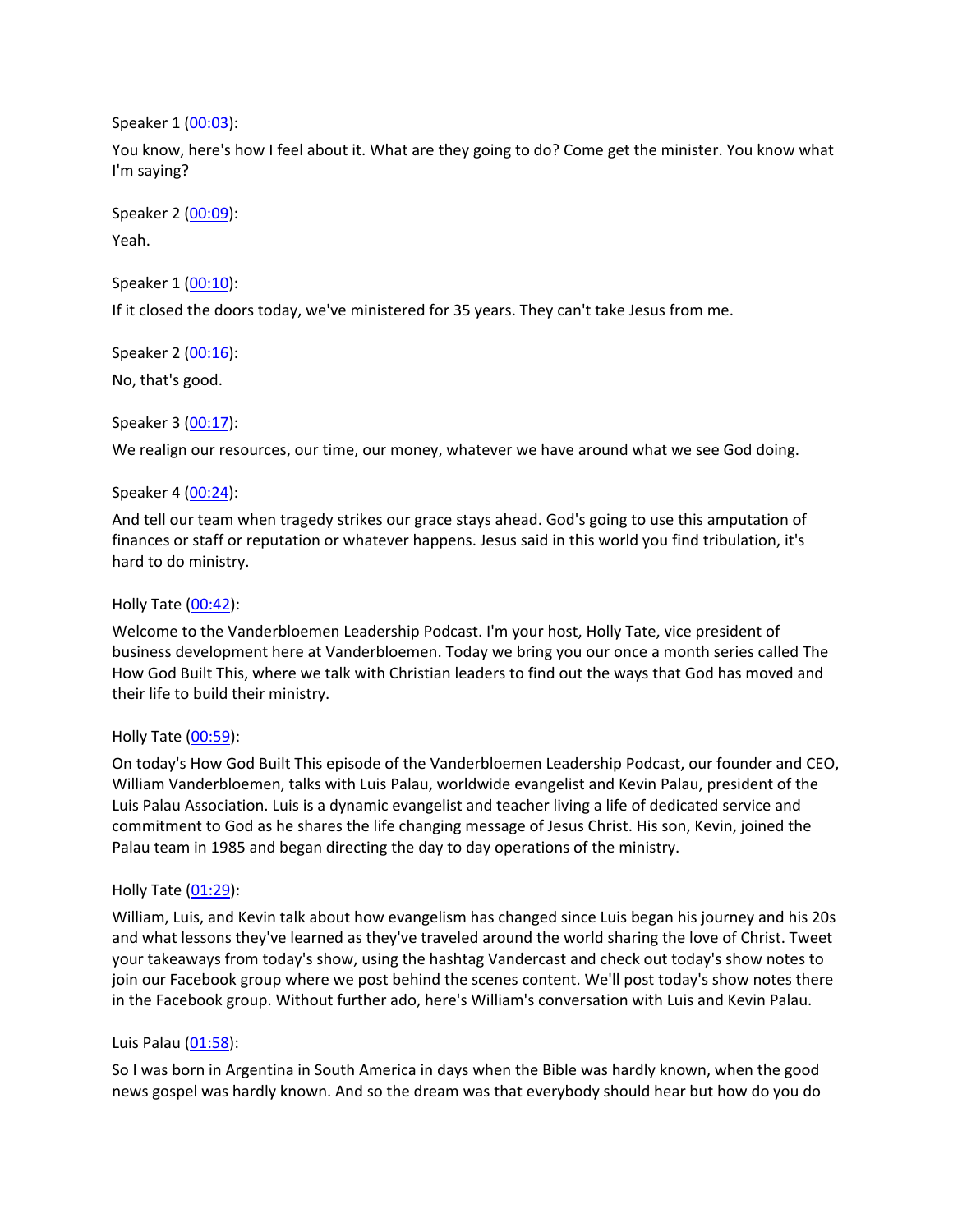that? And so we started out with a bunch of kids in our local church doing street meetings, people would insult you, call your names, insult your mother. I mean it was quite something.

### Luis Palau [\(02:30](https://www.rev.com/transcript-editor/Edit?token=dh65m6mqB-jVou_tvTyoH__do0_tZ1lVtc22A5pNFNb13jlV-e1YMCruzGUSt4lkGLQA0uaORsnLG0ml151oDUJMzzE&loadFrom=DocumentDeeplink&ts=150.58)):

And so then we began to publish a little magazine, but we still felt we're not touching the city. It was a city of about a million people in Argentina called Córdoba. And then one day somebody came, I was about 19 or 20, maybe 21 max, a guy came and brought a film about Martin Luther who was banned in Argentina. And a book about a guy called Billy Graham. And he was only 29 years old.

## Luis Palau [\(02:59](https://www.rev.com/transcript-editor/Edit?token=pI3eGkI6DB04leiypJHpvVeNUKdGrKUUXTgjsLymhtg3hvyL5AhYLwgIrUgW4KSCBzVOYO9Vriv4Ef2K6EI0bykOhdA&loadFrom=DocumentDeeplink&ts=179.09)):

And he started a campaign in Hollywood, which lasted for nine weeks, and he had a team of about five or six people. And it suddenly dawned on me, that's what it takes. You have to have a team, you can't do it on your own. So one of the first awakenings as far as where we've been with all this the thing that has grown was the concept of you can't do it alone. Not even a local church. You got to have a group of people around you with the same passion, with different gifts who respect each other, can tell each other off if you make mistakes and work together on it, and dream together and go for it. So that's how it started and it was easier said than done.

William Vanderbloemen [\(03:46](https://www.rev.com/transcript-editor/Edit?token=9_qNBLlyN_fCG_CRdQJC6wR7iorBVwTJiXOwJObYZnzr5DwH70W95H92pdT_EMc4HS_wsM5h5pSxzFEHLqLmWWl4QW0&loadFrom=DocumentDeeplink&ts=226.6)): You were 19 years old at the time?

Luis Palau [\(03:49](https://www.rev.com/transcript-editor/Edit?token=JprwvDSyMpUwKd3FCdp4FtsMFVXweLeCLlr6AcQ4WTMaUGiNa9XbgREc22yDrlHSD9y2_8H_JjuXXePJ_RNvNhRHoo0&loadFrom=DocumentDeeplink&ts=229.98)):

Yes.

William Vanderbloemen [\(03:52](https://www.rev.com/transcript-editor/Edit?token=9EELa1RWSPMCw91OTCNT8zelz2vPBM5HwHbtPi5sur3W0TF8Kg-5ShjxGe--2tLHXsxK-IJoEuqlhROctUv8h2vtDRY&loadFrom=DocumentDeeplink&ts=232.22)):

What did your parents think about you making this your life work when you're 19 years old?

Luis Palau [\(03:57](https://www.rev.com/transcript-editor/Edit?token=gLcbik_Q7gw8IYw4AkAXX7eAROeuUryzDTvS8ILIH7JOMD4wkDjFREocyj4KHS1SSgwEMGi80L52WzHDfwT0-_rB8BI&loadFrom=DocumentDeeplink&ts=237.11)):

Well, my dad died when I was younger, so he wasn't around. But my mom was actually affined about this. I mean, she really was extremist almost. The only thing in the whole world is tell them about Jesus Christ. Anybody can work, anybody can run a farm, anybody can earn money and make food for the table. But telling about Jesus Christ, only believers, only the church. So she was very pushy in a very quiet way. We owe a lot to her as you was not angry or loud, but she was pushy. One day, for instance, I was working at a bank, I must have been 22 and I was still dreaming and dreaming, we would do weekend things, but it was just sort of smaller stuff.

Luis Palau [\(04:43](https://www.rev.com/transcript-editor/Edit?token=6cEe9Ve6BJxnDvvXxIz4a3CV8nWNxEKHMc2yFD_FDO5L8frdSCmmZjrhlVWdGBwm96RGv3d2Hg0jaGfGj-qhcJTXBEo&loadFrom=DocumentDeeplink&ts=283.72)):

And one day she said to me, there's a town called so and so, there's no church there that preaches the Bible. You've got to go. And I said, "Mom, first of all, I got to work. I get money for you and my sisters and I." She said, "The Lord will provide, don't worry about the money, now you go." And then I said, "Mom, I'm waiting for the call." She said, "The call went out 2000 years ago. The Lord's waiting for the answer, forget the call."

Luis Palau [\(05:13](https://www.rev.com/transcript-editor/Edit?token=_NNT2amDfCQmi1mkvZqng6r-1mbYhiVOpRBYDb3aORZv8woV9pGCID3vM1-FZGr-RWCT89bDs3SRNBNH2sNOEFSajXY&loadFrom=DocumentDeeplink&ts=313.09)):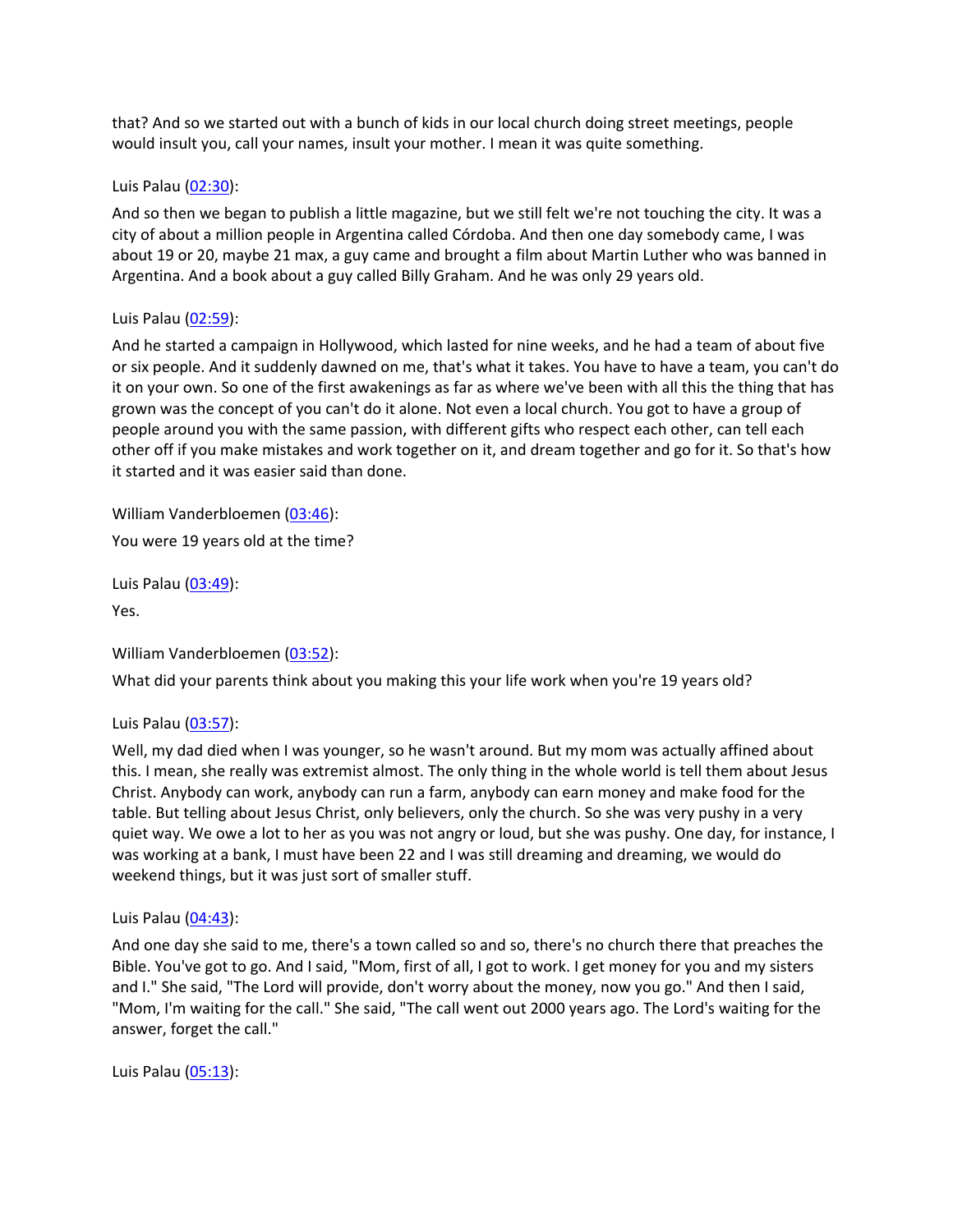And that convinced me actually. And in two weeks William [inaudible 00:05:17] goes up at the bank, it was a British bank of London that I was working on in Argentina. He was an American from California. And he's talking to me. He finds out I'm a believer and he says to me, "I need somebody to translate the articles from English to Spanish to publish evangelistic magazine. You know Anyone?" I said, "I'm your man."

Luis Palau [\(05:37](https://www.rev.com/transcript-editor/Edit?token=ruKMnghyBpSL50GBxkJ3Iif2A6UU7EA-PAcNF0-BuBD7gn7aPFn2rzsqIuoicKxZmL64G-G0woLI4jdsA--MKe6dTNI&loadFrom=DocumentDeeplink&ts=337.74)):

And in two weeks from my mom telling me the call I was out of the bank and working for this mission and then the Lord opened further doors as we went along. But my mom had a big influence. She lived for the gospel, so she wasn't eager that I continue working for the bank.

William Vanderbloemen [\(05:57](https://www.rev.com/transcript-editor/Edit?token=n4qhuVtdEVWycZFEyy3zu3mbHWeBXBQdm0feBPhNElIhHXWl4E5bHH-QFtBy2iZ6ucnP1QldXVlZ_J5GnCg7dbUVrgw&loadFrom=DocumentDeeplink&ts=357.45)):

It sounds like John Wesley might not have been John Wesley were it not for his mother. Huh?

Luis Palau [\(06:02](https://www.rev.com/transcript-editor/Edit?token=VCpkX96KtmeRlt5HCoALir1r4Dmt1QX1ucLP6UMgirNs-q3CnOqTxt7X534-iveKJ95X5GNkjqAx-QTxzHqGybK4yB0&loadFrom=DocumentDeeplink&ts=362.42)): Well, that's for sure. She was relentless.

William Vanderbloemen [\(06:05](https://www.rev.com/transcript-editor/Edit?token=DyZJrEXqRoUE72UpMyodAZZz0lZX313YpwQms85dZEDNdshRIcD5b8XUaqwm8odCxcZCZ67AqKAd5q4gYrIBXX96t0A&loadFrom=DocumentDeeplink&ts=365.64)): Pushy, but not in a quiet way.

Luis Palau [\(06:07](https://www.rev.com/transcript-editor/Edit?token=SEuV_WkZ7fkWrHenCmbSm0G0ahvKBrqk45ZZl8q-cFBtL3NjHVhI-UvKe0Z1lEe3Y-kOO7UJXfaUjlIeF8zX82Uu2Yk&loadFrom=DocumentDeeplink&ts=367.3)): Yeah, that's right. 18 kids and they have 18 kids.

William Vanderbloemen [\(06:11](https://www.rev.com/transcript-editor/Edit?token=NHF-XDTJfuEOocsYmFXefWeqO2nJFXp4zFgtDhOdZiA3_Bs_jdmbyR1q3ZD_ZvtXM5kR50hC-jDRTMR2LQWYfEjgeSw&loadFrom=DocumentDeeplink&ts=371.42)): Something like that.

Luis Palau [\(06:12](https://www.rev.com/transcript-editor/Edit?token=wgtU5Er1a52FhQK157On1Ls3Rs0RfhAi_HHhz64vOKTI9WDTObv9mFojZn5czyd5KRNVyUC7rbGHiMs31qK0z0ldgIc&loadFrom=DocumentDeeplink&ts=372.13)): Yeah. Some of them died. Yeah.

William Vanderbloemen [\(06:13](https://www.rev.com/transcript-editor/Edit?token=sHRUFe9ULjKknpFMyZFAjiJ1HH-mIykpQJ6iinqtxhKMCXkqFKcaMRJFOODeInR0X0Wb9tQP39Fwok4TCLpzO6JLlP4&loadFrom=DocumentDeeplink&ts=373.8)):

I read that for her quiet time, she just put a sheet over her head so she could be alone for a minute.

Luis Palau [\(06:20](https://www.rev.com/transcript-editor/Edit?token=nCKDlN10RBsMbBmRFT7uaq-c-SylRnmJ6pSvQu6BoBXYfFlEGUsm0dyNVqi0itEUFy83nXdy_8GaU_vfuRCaSiHKUtQ&loadFrom=DocumentDeeplink&ts=380.55)):

Yeah. She was a character and Wesley trusted her more than his dad. Yeah.

William Vanderbloemen [\(06:29](https://www.rev.com/transcript-editor/Edit?token=KpUQSlkFnv36xCTVT6BtcBoHgJLouneLGhtqy5WzQLgdggtuhxTOUvhm_nGCreDN4TaJzNzHic1xvSjW4Og4Zu9x90M&loadFrom=DocumentDeeplink&ts=389.07)):

So you're 19, 20 and in 22 and you've done this campaign. Tell me the story of how you decided, I'm not going to do any other kind of work anymore. No more banks.

Luis Palau [\(06:39](https://www.rev.com/transcript-editor/Edit?token=sPHJzWrBFXBFq5pOT6zf0OgHfvZ7XgFNkWQW8QUqM1VZhRsYVRTJE8FBXu6QE1kolu3HRWPXvRtk8ewYaH7uEsxqX0E&loadFrom=DocumentDeeplink&ts=399.21)):

Well, when we decided the Lord will provide, the Lord will open a door, two Americans showed up in town. And at that point I was probably 23, 24 maybe maximum. Two Americans showed up, one was a pastor and the other one was an ex-prisoner of the Communist in China in the days of Mao Zedong. And they came to town and we began to talk and they said we need young guys like you that have a passion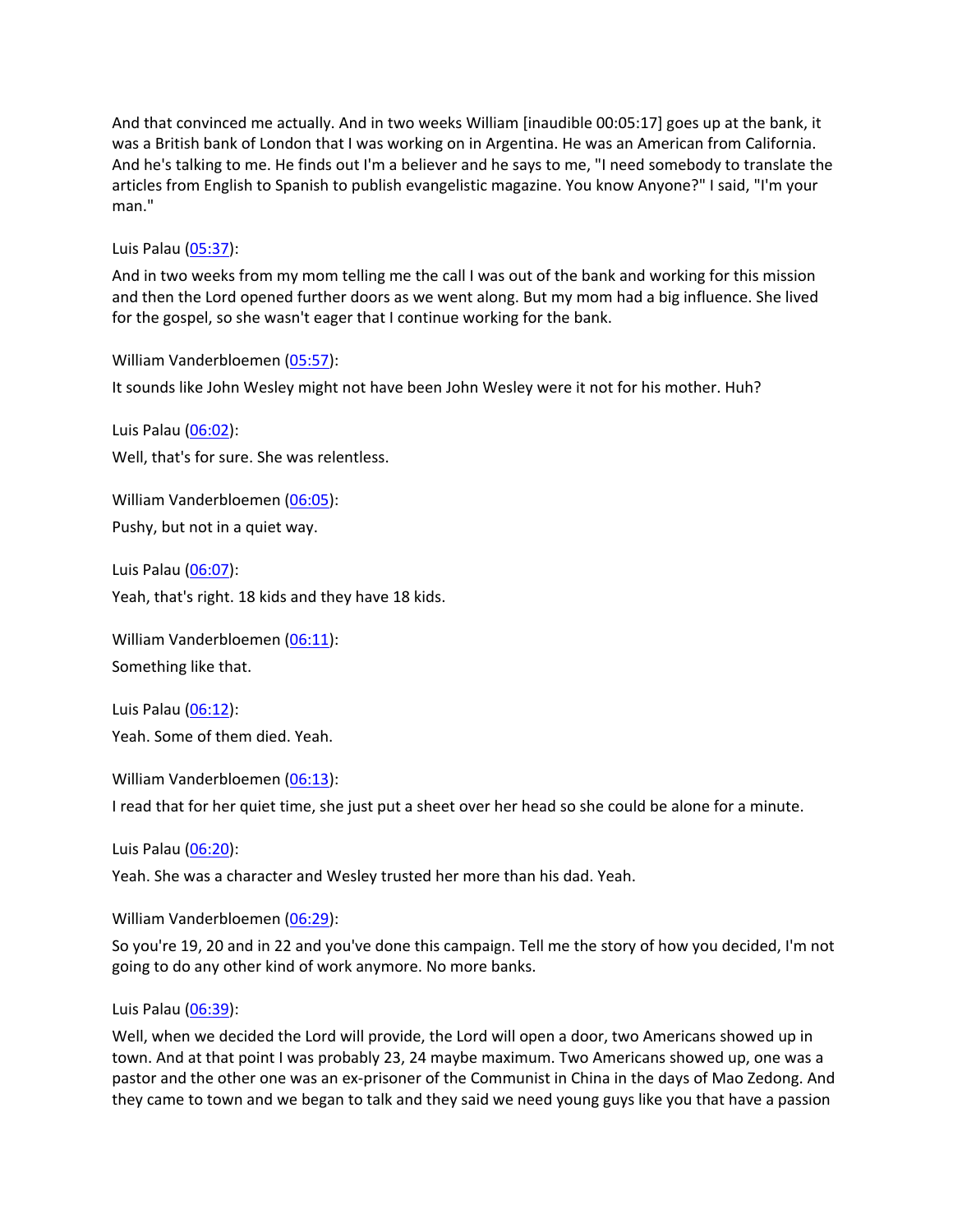to lead people to Christ. We need you and we perhaps are going to help you. So I said, wow, this is amazing.

Luis Palau [\(07:19](https://www.rev.com/transcript-editor/Edit?token=F2_F-5XWSXJvzgGoBMtM_-44pNoSo0_dK2-oglQPzpoySasmW4bIOSdyhHGFsDaGBEhPjEpwB4gWreY3-2lRsi3Suts&loadFrom=DocumentDeeplink&ts=439.35)):

They began to open doors and I went to work with them. And then one day an American shows up, another American called Ray Stedman. He was a pastor from Palo Alto, California. And he worked at Stanford University and he started a big, very manly church, lots of guys and students and so women too. But I mean it was a very man oriented thing.

William Vanderbloemen [\(07:46](https://www.rev.com/transcript-editor/Edit?token=v8KxLQPlZDYYoV3Uvz529-NrGlOWyJYECwoYdTUjw3b3JhfehrnMI35VQo68l4Qzhc6I6c_1yWrMwSQRB4gKj9oSDNI&loadFrom=DocumentDeeplink&ts=466.02)):

We've actually done search work for Peninsula Bible. It's a great church.

Luis Palau [\(07:49](https://www.rev.com/transcript-editor/Edit?token=CBvKTTY8Zj78HD5DBQlSo_0JCAyLnyI-thVrVHDg6wIzz3py8UQTFwJdVvkcvBUW0cHrDOgudNiRa0_af-hQ72d0LIM&loadFrom=DocumentDeeplink&ts=469.88)): Oh wow. It's one of the best.

William Vanderbloemen [\(07:54](https://www.rev.com/transcript-editor/Edit?token=L-AY4sbZKa5HdUcORrUSq5VjXy9lAhAiBOntJjJdfxW261UAlaKcInHBbhqUQltQI0JxRxi_cr2mhGPGitz8jm8ZX8g&loadFrom=DocumentDeeplink&ts=474.4)): A whole network of them now around.

Kevin Palau [\(07:56\)](https://www.rev.com/transcript-editor/Edit?token=fbHhTCtAi9DThtA-RAxah-ytpJ_DsiRqD_nCgohFG0Gsp9J5rbfdCIdIALdNpkHUCFJtNZZWgJZxXF3oy2aTaKliiE4&loadFrom=DocumentDeeplink&ts=476.3):

Yeah, that's right.

Luis Palau [\(07:57](https://www.rev.com/transcript-editor/Edit?token=xMVRLXWxroWATAIcFP6WHMG06n81DhpHfLhJ2gHTMFCRHVJOy-fA2zXHfDkZwfjX2PKS28UOlAFzwAxGi1QnvmR1xzI&loadFrom=DocumentDeeplink&ts=477.16)):

Yeah. And Ray wrote a book that was called A Body Life and that book became a very powerful bestseller.

William Vanderbloemen [\(08:05](https://www.rev.com/transcript-editor/Edit?token=vg-pZ3eAUUr3qeu5RduJCohKP6Imf9s5x9S1kUuFeqmI09Nl7ZJkQut5gCNOK9ZaB1auIXHW5pkyfs-gxumAJ_1hA84&loadFrom=DocumentDeeplink&ts=485.74)):

Yeah, that's right, [crosstalk 00:08:07] absolutely.

Luis Palau [\(08:08](https://www.rev.com/transcript-editor/Edit?token=2Nj3bsYPTcu2lYMIP5a5oFKpX94RxqZf5qRMQSPuB7JTiWcx14M83yKittm1c68VfzMrMOqH8YR0X8ALu5eIDShWn8g&loadFrom=DocumentDeeplink&ts=488.41)):

Of the one that saw the body. And anyway, so these two Americans come and one of them, Ray Stedman said to me, "I think the Lord wants you to come to the USA to have a seminary course." And I said, "Well, if it's the Lord's will someday, maybe I will." He said, "No, the Lord is going to will." He said. And I thought, oh wow, who is this guy? To me, a pastor, he doesn't have a penny. And I didn't know anything about foundations. And he was on the foundation of a guy who discovered the microwave oven, a fellow who's now in heaven, and he had cash and he had a foundation. I didn't know anything about it.

Luis Palau [\(08:48](https://www.rev.com/transcript-editor/Edit?token=tFGRFt4XiPwydfScJzv6LghbRYe0_0Yt3PHVdzztpI7SR8tXB1W-jzP8RC0DIvJmGlw7aKgVLCri1i_3OVbAUIgOzE4&loadFrom=DocumentDeeplink&ts=528.74)):

So he leaves Argentina and sends me a letter and he says, start getting a passport ready, get the paperwork. You're going to come to the USA. And I said to my mom, "Mom, how can I do this? I've got to support you guys." As she said, "The Lord will provide, the Lord will provide." And Ray Stedman said, "Don't worry, there'll be money for your mother and your sisters."

Luis Palau [\(09:11](https://www.rev.com/transcript-editor/Edit?token=bF0mXs3j1AzTm5yTCeK_2UOkPV8kkkzdax-UvAkRaA9obU4dprfKwfxs3_BCmmCSQCUdesUgHpMI954B6DZaZEzFMOs&loadFrom=DocumentDeeplink&ts=551.21)):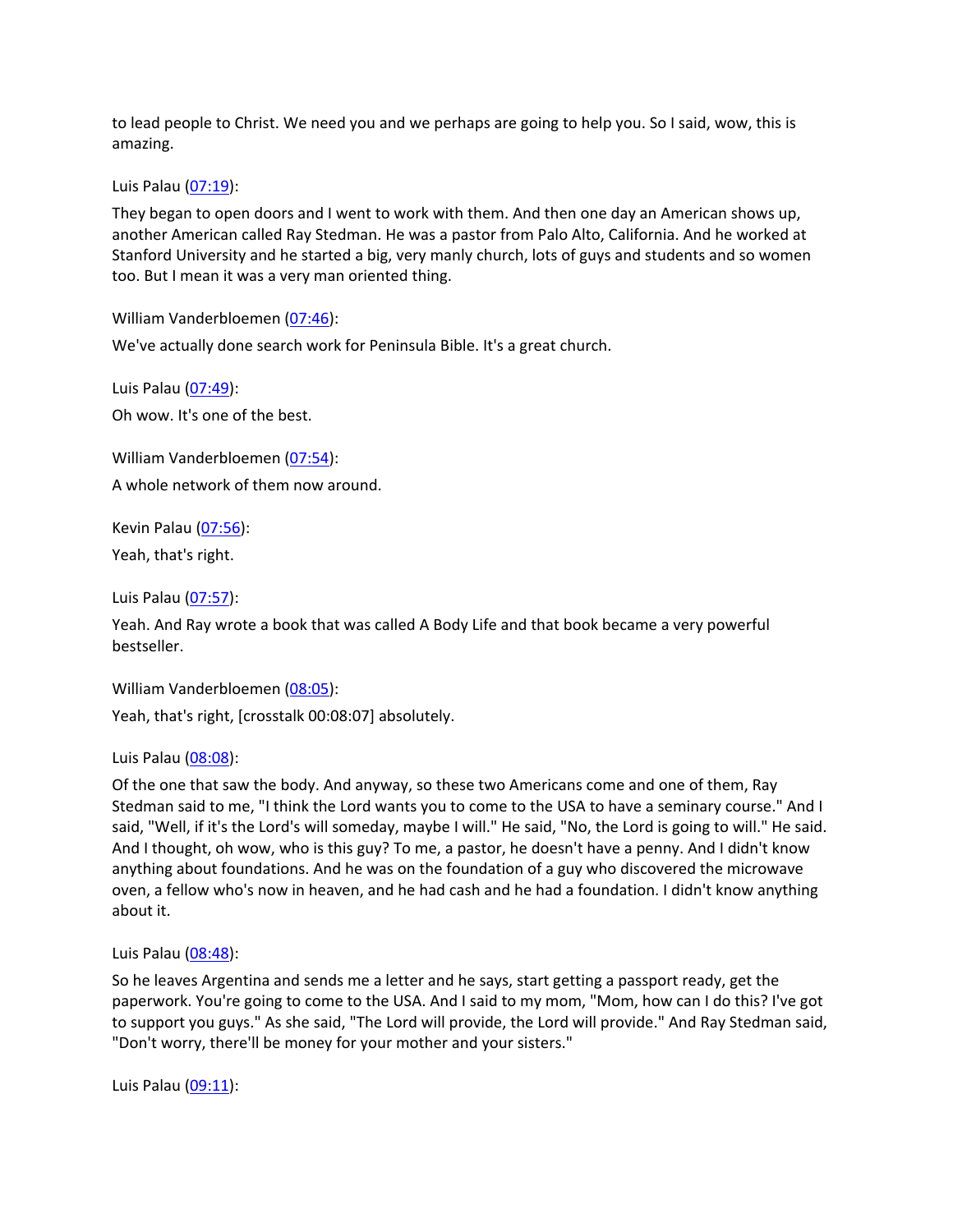I couldn't figure it out, but the Lord worked it out. I came to the States, he wanted me to go to a four year seminary called Dallas Theological Seminary. And I thought, that's too long. I mean, too many people are going to hell and they're going to be sitting there and reading Greek and Hebrew. I said, I'll take a one year course at the Multnomah School of the Bible in Portland, Oregon. And that's what did it for me. And I was pleased with that. I could see that I had a degree in theology and a wife that I met there and that's how things began to pop up. But it was the businessman and Ray Stedman bringing me over to the USA.

William Vanderbloemen [\(09:51](https://www.rev.com/transcript-editor/Edit?token=bxUl1NE07r_6UeEI7ZpAc5ECZqIegsXJIYFnc_qAOiE44KMuGPXFXwxsaJLuZiHFZH-ghCmAIsdAhRNKj_G1kLg8aE4&loadFrom=DocumentDeeplink&ts=591.17)):

And that's how you end up in the Portland area. That's crazy.

Luis Palau [\(09:53](https://www.rev.com/transcript-editor/Edit?token=Qi9SGcOXWog8ckCrvFnYTzvemjcTXWBSdvlUn1agjv3kmOIdCB3GaqcGhxo1qm5CGPvVBdAbOqadiG8XEi9MxdhoHOA&loadFrom=DocumentDeeplink&ts=593.65)):

Yes, sir. That's right. It is crazy. Yeah.

William Vanderbloemen [\(09:57](https://www.rev.com/transcript-editor/Edit?token=4EBAOSH_wMeELxW2pPRBWaOBQsC2oqYTbFCkWUxc-2-IPS8YkHsCyn4BS2G_SYoGF2B5Ltn_FXviaGTKzUF8z-zQpe4&loadFrom=DocumentDeeplink&ts=597.69)):

This is the most entrepreneurial story. I think the real quick startup entrepreneurs of the kingdom are the Green Berets called the evangelists. I'm guessing sitting still was not your top gift.

Kevin Palau [\(10:13\)](https://www.rev.com/transcript-editor/Edit?token=cUKRurIamkV10CK48z16VX3qFmn9Q4Yo-X1BZMHl7JxN3XY6pQkIMG7YCu9yemiwIAZwGodQC90ITAGNGG0uqmLgPsg&loadFrom=DocumentDeeplink&ts=613.27):

Well, it's not the same as starting a church in a way. Yeah. It can be a little more entrepreneurial than starting a local church.

Luis Palau [\(10:20](https://www.rev.com/transcript-editor/Edit?token=0HPtq_NXdkpoql1rd8JvJlWAh7FBcB0Yr90qR-O3q079aBHghSLgtMMqMvmTzaoSbLsn5VigoUMxDE9zYuTJtM98E-s&loadFrom=DocumentDeeplink&ts=620.03)):

It's true. Yeah.

William Vanderbloemen [\(10:21](https://www.rev.com/transcript-editor/Edit?token=sZu71X4XRnsIfPwMxHEZzpBtjZYgHXD5hulK2AugKgoYgEoatj1Ml3ytHcxHvYdMv8gE8awpuwcvEgW2tAhXOnVzo2g&loadFrom=DocumentDeeplink&ts=621.12)):

Well, I would think it's more risk filled, like from how am I going to provide for my family?

Kevin Palau  $(10:28)$ :

True.

Luis Palau [\(10:29](https://www.rev.com/transcript-editor/Edit?token=m4iLbzSHavOwHR8Vl8JFeQ69dKgkuFW7QvLwlhEgQgW_8ebCdpdomPLvGk1ov0aQHwWejhD3vc6j5wm4HDH4VUyEVAE&loadFrom=DocumentDeeplink&ts=629.29)):

Oh yeah.

William Vanderbloemen [\(10:29](https://www.rev.com/transcript-editor/Edit?token=VfGTWooaSgpgvKRwxFaBa_ZE-PH0xl4IGRQdDnyFWHWNK24IWa92kyP6CXr5pGX8HkZGIWPaN8lwZvUmioNug-JTRXQ&loadFrom=DocumentDeeplink&ts=629.83)):

Okay. Mom said the Lord's going to provide, but mom's down in Argentina now and I'm up here, what am I going to do? So did you have times where it's okay, I'm going to trust the Lord, but man, he better provide.

Luis Palau [\(10:42](https://www.rev.com/transcript-editor/Edit?token=qj5FfDWTr9LcxtcDSn-j_v9AnBSW9qSx_N350wMvTRKHg5LzhF2bocowMxcCUyj0G3zrnTtuozREfeKTTD0aUTOuNps&loadFrom=DocumentDeeplink&ts=642.38)):

Yeah. Well, what happened the first year Christmas was coming after the first fall term. And I was running out of cash and I came back from Thanksgiving holidays up in Washington doing the military. It was during the Vietnam days. We went to visit the military up in Fort Lewis, Washington. And when I got back, I went to my post office box at the seminary and there was letter anonymous and it said, we've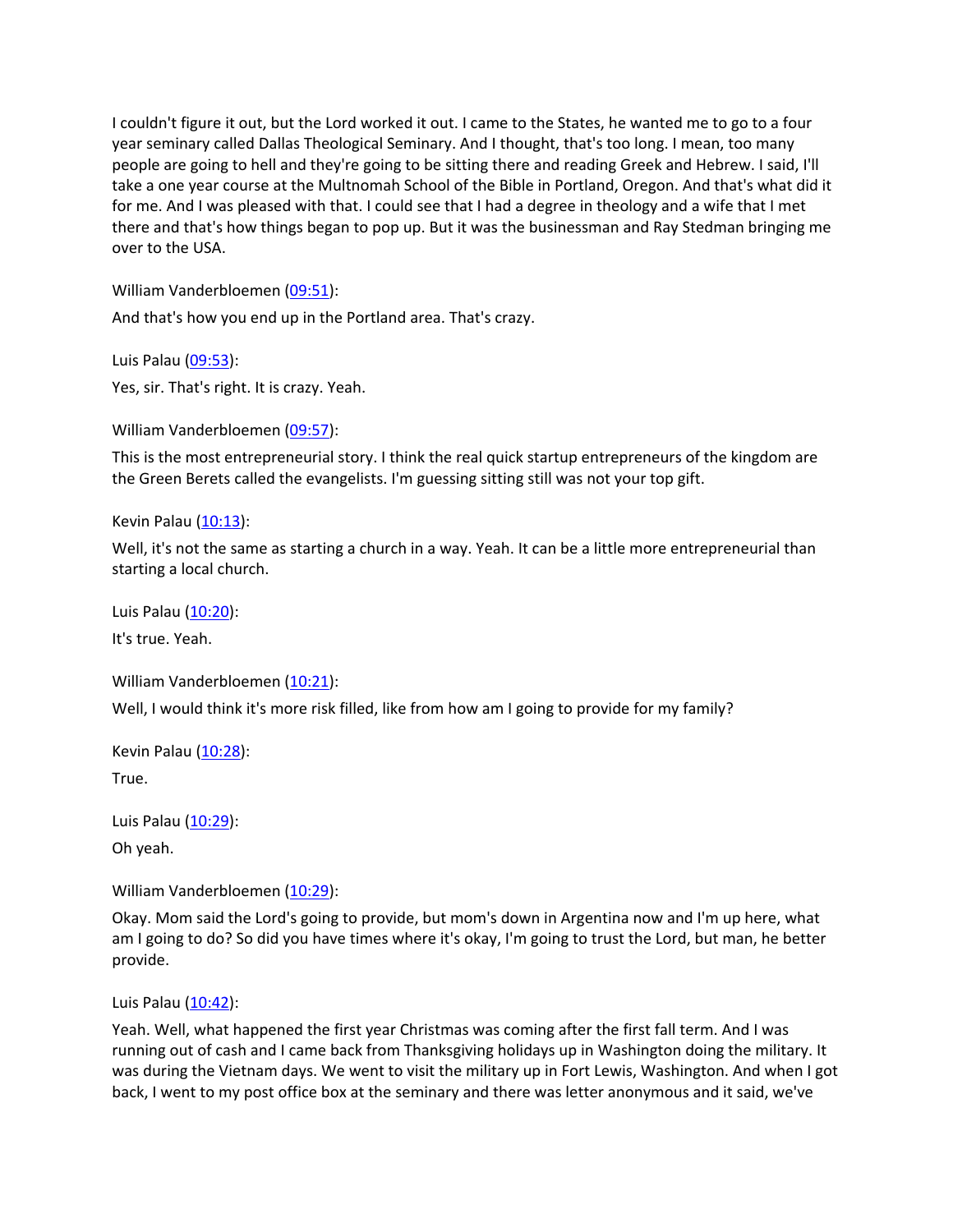been watching you, what you're doing and your studies and your commitment. We're going to provide you the money for the rest of your studies, but we're not going to tell you who gave it so that every American you meet, you'll be grateful that they provided the money for your studies. So I never found out who paid for the rest of my studies. Some guy's, businessmen. I suspect I know who they were, but I have no guarantee that I really know who they were.

Luis Palau  $(11:37)$  $(11:37)$ :

But it was a great, amazing opportunity and it's been that way all my life. Because Billy Graham shows up in our life and when he knew that we wanted to do the same thing he was doing, he said, okay, I'll give you... How much was it?

William Vanderbloemen [\(11:54](https://www.rev.com/transcript-editor/Edit?token=4RZZ6MPzbFlpokw-NCbUAUbfGi584NG2M5_rxLR3fZn8rPVjA2P1p3i0d1szjz3PEZFAgxIptFYOSsTLw59S_a3GBM0&loadFrom=DocumentDeeplink&ts=714.71)): I think it's \$100,000, way back in the 70s that was a lot of money.

Kevin Palau [\(11:59\)](https://www.rev.com/transcript-editor/Edit?token=oPqC9MkaaoUu6-g0qfq-C19DZiJDx8z0UUPn0gJwnc1l4GMVl4kisUsd9VNjtqV048nf52OR2mBh1wX5TofdsOxZeyQ&loadFrom=DocumentDeeplink&ts=719.36):

That was real money. Yeah.

Luis Palau [\(12:00](https://www.rev.com/transcript-editor/Edit?token=ZVGU2R9IzGuxOifWyMt72-8mvbOxqte4O8DCPIyaStEMVY9qhp-xLlb_HgHuewpPkkyOHakhmiMmP4rjYnViac7jARg&loadFrom=DocumentDeeplink&ts=720.66)):

Yeah, like a million today I would think for a young guy. And Billy said, I'll give you that in full segments. We'll put one of our guys on your board of trustees. I became all excited and you could see things happening. But first we went as missionaries though. My wife had to learn Spanish. She's an Anglo. We went to Costa Rica, then Columbia, then Mexico. Our sons were born, the twins who are now middle aged gentleman, they were born in Palo Alto, California, Kevin and Keith at... What do you call it?

Kevin Palau [\(12:33\)](https://www.rev.com/transcript-editor/Edit?token=AsIxdVfrTGJu0c_NrJ4u1WchACXJu2GGlUqX_RqIEavnJg2BHOwmxpi2rdO5UTK_HJvkD9k6PbFtzDzvdEHEjSAKHAQ&loadFrom=DocumentDeeplink&ts=753.19): Stanford.

Luis Palau [\(12:33](https://www.rev.com/transcript-editor/Edit?token=COJP65wpjWKqqEwoNthiQiecFelpIlopxXj6p1pvJBZhbVQL83fUjk2hbW4MOV18dwr1E8VB92oS_n6qJkR7eRNkpQM&loadFrom=DocumentDeeplink&ts=753.92)):

Stanford University Hospital. Then Andrew in Columbia and Steven in Mexico. So we've got an international team right there to prove that God called us.

William Vanderbloemen [\(12:45](https://www.rev.com/transcript-editor/Edit?token=MX9d8GKi5aiFva4go4GXYyvoSyUDOJlxvD7GZg2mb4yliAiWPaPD0fi3X0R_BR3N5G2SDWoqs6t1UdIwPl0GixuhlIE&loadFrom=DocumentDeeplink&ts=765.73)): How long were you on the mission field?

Luis Palau [\(12:47](https://www.rev.com/transcript-editor/Edit?token=Yh5rp58rWiUc0eklw5TMDmvOqS4nvxjXxTjKTJgahidSOliQ8RDVCHKdUsOlVOZkuaDxB_KchfRdPAIwTrB4Wsalf80&loadFrom=DocumentDeeplink&ts=767.77)): We were there about 10 years total.

William Vanderbloemen [\(12:53](https://www.rev.com/transcript-editor/Edit?token=gpSUDfVlENYWEOXq2_4oYXvvEy4WBSF9UgVOVfyV3T4gBnR5dZyYHLOMDO_HK9Iz8Y2MAhXb6zBYUCdkI98RgWFzFhM&loadFrom=DocumentDeeplink&ts=773.26)): And where you doing crusade events then or?

Luis Palau  $(12:55)$  $(12:55)$ :

We started small, when I left Columbia in 1966 you weren't even born. We went to our big Plaza in downtown Bogota and we had 20,000 people, the local papers had 33,000. But we have 20, to me it was the beginning of the dream that I had to shake up cities, shake them up, speak to the government, speak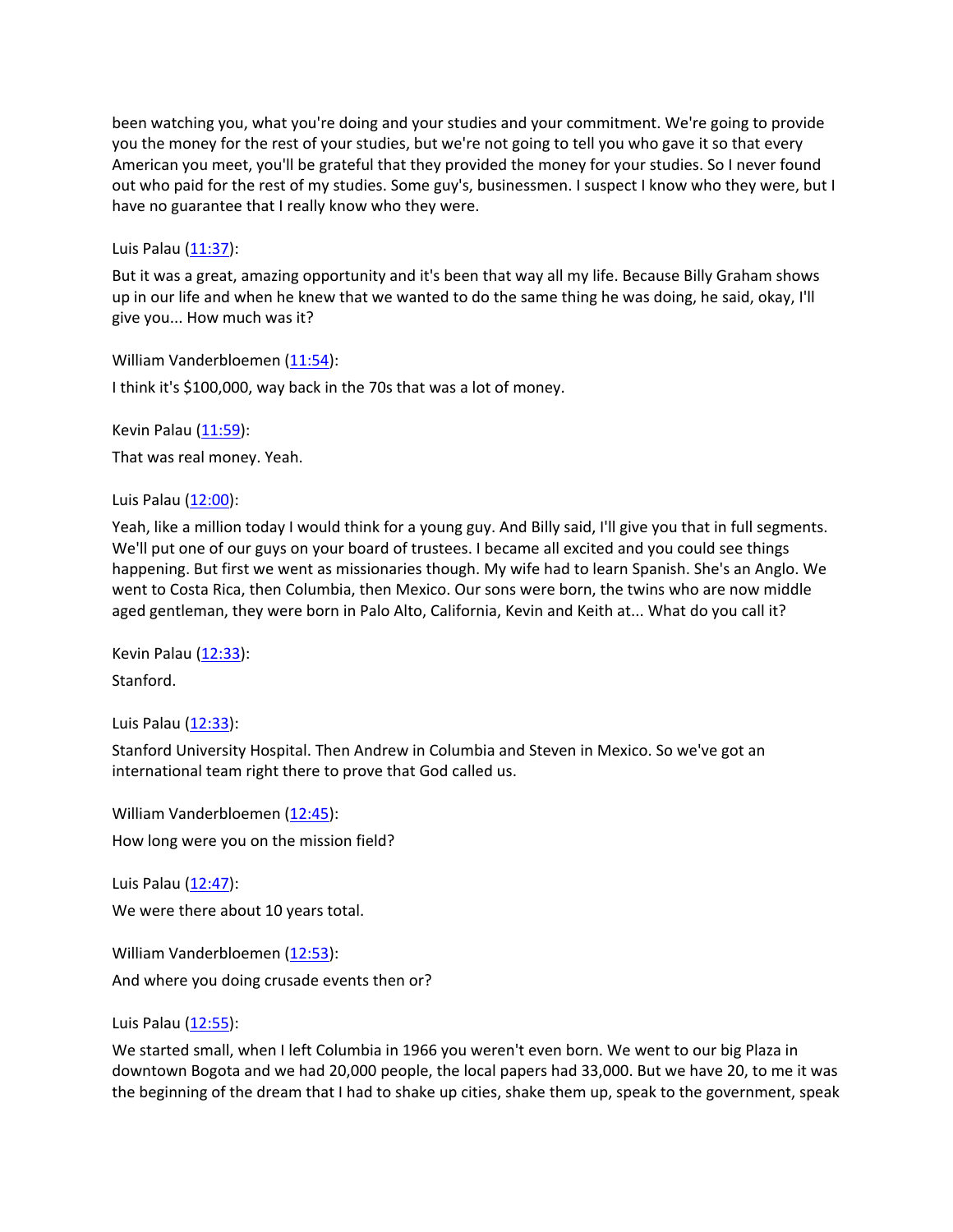to the media, the business people, ordinary people. And it became a big vision. I just want to shake the cities up and if possible, the country.

## Luis Palau [\(13:28](https://www.rev.com/transcript-editor/Edit?token=vOisEogYQuaCjpLzIj6pVj-vOuatuDcWCnRrqTUddwKdhpij0ZdCk-fSW5j9_Z6CVEhxJ-1o8UPfrj8cBE_s8pVGPQo&loadFrom=DocumentDeeplink&ts=808.83)):

So we started very small in local churches and then suddenly one day that explosion happened in Bogota where we had so many people and it was days of persecution. I got to tell you it wasn't easy. And we did a parade, Downtown's Sixth Avenue in Bogota. And we had only about 8,000 kids, but it looked like 80,000 because we spread them out so much. We made it look like it was a big deal, bigger than it was just by spreading the parade. And the president, we lined up in front of the presidential palace, the president came out and he asked a young fellow that was standing around, he happened to be a campus crusade guy, and he says, "What is this?" And he said, "Oh, I don't know Mr. President." He was afraid to tell him because there was persecution. But I think it's evangelicals having one of their campaign, and he said, "Man, you could put a president in power if you could gather these kinds of crowds here?" And so that's how it started out, then the big events.

# William Vanderbloemen [\(14:29](https://www.rev.com/transcript-editor/Edit?token=ep-7xpAj1jVKWT1-7qXYnjKeZcG1QMa5OH9zrjskbGeEfwkreeaMwoUtTCdLydXDaT4VSCBDui1Et3Fcnccyim9iW50&loadFrom=DocumentDeeplink&ts=869.19)):

Wow. And did you... Like I'm terrible at inventing the wheel. I can find somebody who's doing it, so tell me how you met Billy Graham and then did he show you a model for how to do things or how did that work?

# Luis Palau  $(14:45)$  $(14:45)$ :

Well, by the way, I think you're smarter than you put yourself up to believe. Yeah. I've known you for a while, you're pretty smart. You've got good creative ideas. Anyway, yeah, Billy Graham, I read his book the book, The First Revival as they called it, it was a 1949 in Hollywood, California. And he was a young guy. He was only 29 years old himself. And when I saw that, I saw the method, a team, they were young guys fired up and Billy preached like screening in those days.

## Luis Palau [\(15:17](https://www.rev.com/transcript-editor/Edit?token=4Sq8tIslgBkD6s9qIiBEXK_gPFh_aK4iykzGCl7tk7KIbf9yHEeZI1q7cXu8g-Pwslbe5aB6vAPzkrrbaCq-3rNDFv4&loadFrom=DocumentDeeplink&ts=917.41)):

I mean, when you watch him today, it's sort of embarrassing because he really streamed his head off. If you look at him in his New York crusade of 1957, I sometimes watch it to get inspired. And it's amazing the way he shouted and waved his arms around. Nowadays we're all much more subdued but it was very catchy in those days. And so we learned everything we could. People in the early days used to make fun of me and say, "Oh, you're imitating Billy Graham." And I said, "Yeah, we imitate the winners, not losers." If you want to be a loser, go and imitate somebody else. But I want to imitate the winners. And he was a winner. And his spiritual life was commendable, his walk with God.

## Luis Palau  $(16:01)$  $(16:01)$ :

Even as a kid I met a guy who wanted to write a book to expose Billy Graham. He never found anything to expose. The only thing he found was at once when Billy was still in high school, he took a girl out for a date. And when he dropped her off at the house, he gave her a quick kiss and he always felt guilty for the rest of his days. But he kissed the girl one kiss on the lips that he felt he committed a sin. And the guy put it in the book.

William Vanderbloemen [\(16:29](https://www.rev.com/transcript-editor/Edit?token=uViOzXfLL_OUKRzZXM1eATC2iW250HFEfe-J4-G4vERoPvUUuZ0RJSTP0HeOFECOs8TMQ5cYmBKaBCI3riDJOIZ6_qQ&loadFrom=DocumentDeeplink&ts=989.85)):

That's the shortest tell all book in history.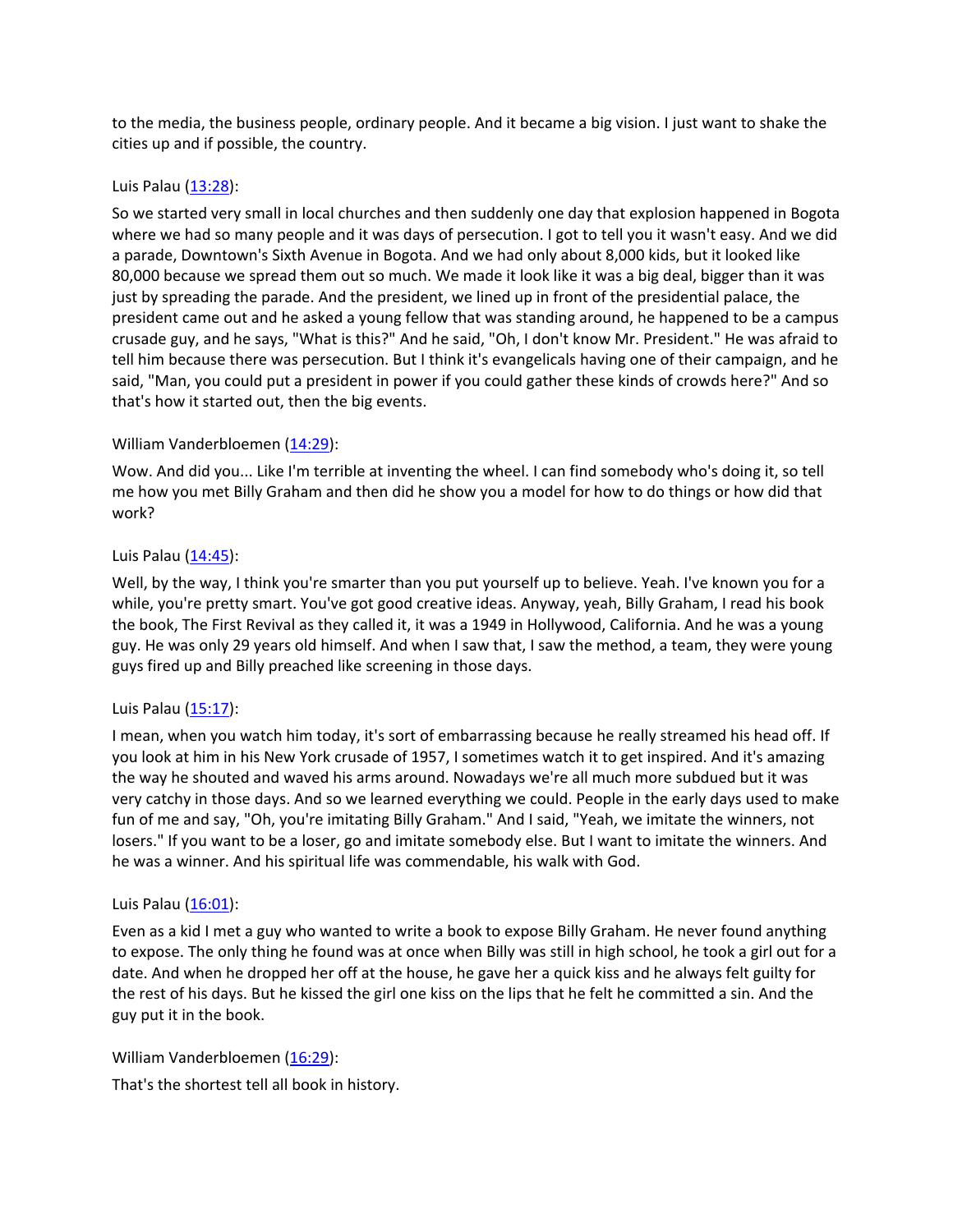Kevin Palau [\(16:31\)](https://www.rev.com/transcript-editor/Edit?token=os1HFgnKntj5lxw7ilMMA4tBwsNhvO_BlK1zJ9YCVjefKEQMERDr6TP_-vRMhIlFHv1ejgiiXCwqh3BPLIdDT093NAw&loadFrom=DocumentDeeplink&ts=991.58): Yeah, that's right, I can find.

Luis Palau [\(16:34](https://www.rev.com/transcript-editor/Edit?token=RvbDXfhP1HTA-fJTFMYQz-KnHFa4mDc97KJ-fDKvhbXPoYbR0NAwDxgpKsU7U0e5s6H0p-QL5MLpmSjyYpIC02NNsak&loadFrom=DocumentDeeplink&ts=994.51)): Yeah.

### William Vanderbloemen [\(16:35](https://www.rev.com/transcript-editor/Edit?token=rZBOFjgWd1FAUCl8MLLYXZ7QvsdTs_rCXquq4amsXE_YBLafNC2wPe96YWKUX_gRqV_nVsGNBoGMz4dip9rZSiRT5QA&loadFrom=DocumentDeeplink&ts=995.16)):

So when you set up a crusade event, did you lean into Billy or his organization to say, how many should we expect? How big should the choir be? How many churches should we get involved? Or did you just have to learn that as you went?

### Luis Palau  $(16:51)$  $(16:51)$ :

We had to learn it, but also, I got to admit something to you. I don't think I've ever admitted in public. In those days, president John F. Kennedy was running for president and there was a book written, I don't know if you saw William called The Making of the President 1960. And it was a description by a journalist with Time Magazine. I forget his name right now, but he described in detail the whole organization of president Kennedy's campaign. Now, organizing an evangelistic campaign mechanically is almost the same as organizing a political campaign as far as gathering crowds, getting attention, media interest, motivating people, getting... What'd you call it? People to volunteer, to donate. The principles are the same as an evangelistic campaign. I mean, it sounds for some people that may be offensive or something, but the mechanics of human nature don't change.

### Luis Palau [\(17:52](https://www.rev.com/transcript-editor/Edit?token=tQgPn5oikio4egOO1BGS84lITVwtvWS4_4VxcbuREcm0g7q4C_ceA9mhie2r6nqXqej78hpw6Dm0VOW3NvoNuMzCEGs&loadFrom=DocumentDeeplink&ts=1072.25)):

And to me, I still think I have the book somewhere in my files. I've got an underlying every line and we learned how to organize committees. And so you have communications committee, counseling committee, prayer committee, women's committee, young people, children, adults, politicians, fundraising committee, I mean, every committee and how you select first [inaudible 00:18:15]. Frankly, I'm embarrassed to tell you, but it's true. I learned that from Kennedy's campaign more than Billy Graham's campaign. Yeah, it's the truth.

### William Vanderbloemen [\(18:25](https://www.rev.com/transcript-editor/Edit?token=SYYr9-R_RKc3hvH971e8vGyJJvgptJG81ruJkE2CJc5K_QX8vNi48OlrTScX3dcdcLcSZdiaUZqT8m9W_xrU20tTalA&loadFrom=DocumentDeeplink&ts=1105.17)):

Joe Kennedy taught the evangelists. That's a point.

## Luis Palau [\(18:29](https://www.rev.com/transcript-editor/Edit?token=RNvLhfYBeD-QqZNqvgfErrRdnPMT4lncjPOiX9MIilCkQlNsThaNv2Et8hDZpUvH_52S7wOsgszgrkmnkxHHHno_J_8&loadFrom=DocumentDeeplink&ts=1109.58)):

You make me lose all my support if you publish one like that. But it was in fact, very useful to realize and of course Kennedy was like really Graham, a very winsome guy. He didn't profess to be necessarily anything very seriously spiritual. But as far as personality, he was very winsome. America in those days was going through a confrontation with the Soviet Union. And he was a young man. He was the youngest president at that point. He was only 42, I think when I became president, or 44. And I thought, man, we got to do this to shake up nations and cities with the good news of Jesus Christ that it can be done. And it really worked out very well and churches were ready, people were ready. You do have to convince pastors that you're not replacing them, you're not competing with them. You're here to help the local church, not to take away people and so on. So it's a lot of work behind the scenes as you were indicating in your introduction.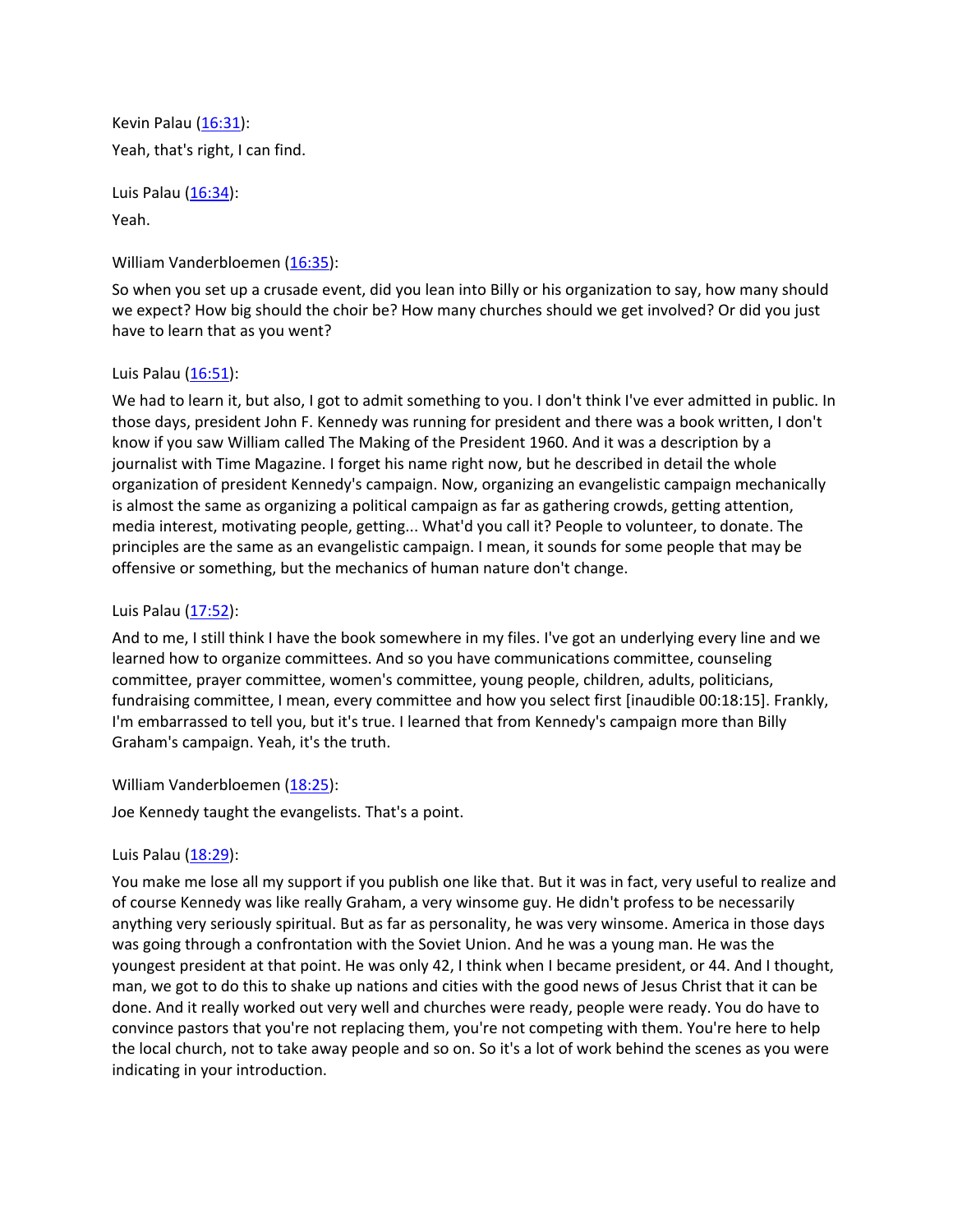William Vanderbloemen [\(19:28](https://www.rev.com/transcript-editor/Edit?token=3jz6OW--z2GBzQvFdlVOZ22QnaTkTCDFFkuGI14nRoN2KCvxSqTi3tv2qRP-EXzkFsM1jNLWKuTBjxtoDnh6fEyMmJk&loadFrom=DocumentDeeplink&ts=1168.94)):

Yeah. Well, a little bit of a side note, but funny that JFK, his daddy Joe kind of ran the show and probably was the architect behind the map you had. So he helped train you whether he knew it or not. He also owned the first cold storage building in Washington, DC, trains would come in, he made all his money on liquor.

Kevin Palau [\(19:49\)](https://www.rev.com/transcript-editor/Edit?token=8Syd2_vPfHz5XiPsAogGA94jRfTJWpcfIbn4GY6qrj6-VtlVfcs-cTBrfsYh7XqqwklrMJPNtACUK0Uyde8CKBxBgco&loadFrom=DocumentDeeplink&ts=1189.43):

That's right.

William Vanderbloemen [\(19:50](https://www.rev.com/transcript-editor/Edit?token=qjLam3-r74LX2-jcXK9lLw62RxLlA-_CHaPSaDbpH_m2zzb5FChSjAhpLTyp-HgDl0mO0tXCGN3szopW0_H4ItDiBhs&loadFrom=DocumentDeeplink&ts=1190.58)):

All his money was in scotch. So that's the building that the green family bought.

Kevin Palau [\(19:56\)](https://www.rev.com/transcript-editor/Edit?token=WRv6R_yLutRdP-FrkqIr40SoktxnJRsyi0T4Hs-bh9AB1jsiMMkgbzv5Af_cTxejgVWhJl-nk7a5nyqb7ipm94jC4G8&loadFrom=DocumentDeeplink&ts=1196.56):

Right from the museum of the Bible, that's right.

William Vanderbloemen [\(19:59](https://www.rev.com/transcript-editor/Edit?token=Fc1x9-7pypyO2ZtLxRhBS8yAToQKktn9jAkzCW4RmF_obU2h64Fzo0QzDg9Wg20byVuP-S6sw8-503BAK86ShPuGxio&loadFrom=DocumentDeeplink&ts=1199.99)):

His scotch shipping is now the museum of the Bible. And his campaign strategy is now Luis Palau's strategy.

Kevin Palau [\(20:05\)](https://www.rev.com/transcript-editor/Edit?token=uXhGKezWh6CmtiFfOiWjiaQYQ9vq8pvUyvSljB9vsAY72rE3Y3Pm-6DyC5Z4tudkPMYIdOsS2oEzbKalksM-x5_eBpA&loadFrom=DocumentDeeplink&ts=1205.95): Wow, there you go.

Luis Palau [\(20:07](https://www.rev.com/transcript-editor/Edit?token=hodFJK94rs9RReEIeaMmOkGVrUM2_r1b6-V_kfmL6TREBkkl9E-NVYIS9NF4YPmg6lp-_FqXnOMil8AJnCAc9YhnFWc&loadFrom=DocumentDeeplink&ts=1207.41)):

Man, you're secularizing the whole thing.

William Vanderbloemen [\(20:11](https://www.rev.com/transcript-editor/Edit?token=j8bfUBhaAzbwQIwkTU_3kjJwR8pkOyBNyOHUrdmD-JGawM2aFHpxAqFH4vpW7yB0OD4Wfp2bpouL-dwiDSRCEONZqJc&loadFrom=DocumentDeeplink&ts=1211.72)):

That's awesome. The crusade events become kind of the backbone of what you're doing, I assume. So when did you start to see momentum and like what size crowds are you talking about? I know you preach to just get one more in heaven, but what were we thinking of with scale?

Luis Palau [\(20:29](https://www.rev.com/transcript-editor/Edit?token=KiGB43FFMDH0w_96gT7A1stjAzhQrXkEjcREkIzrEZJgZBquvLsnO3mxGCcTo8DFAMbKJb-iU7E6vTWfegLqvGDfjE8&loadFrom=DocumentDeeplink&ts=1229.41)):

Okay. The truth is I would read all the criticisms of mass evangelism. In fact, just half hour ago before it came out and your program here, a guy was asking me does that work anymore? And I said, that's what they've always asked. The thing is my feeling was okay, people criticize crowds, but in fact, who do they listen to? Who do we read about? Who do we learn from? John Wesley, George Whitfield, Billy Sunday, Billy Graham, St. Paul, other preachers in the middle ages. And I thought if we're going to be listened to by the nonbelievers and even by young people inside the church, you've got to prove yourself by having big crowds. And so therefore I've never apologized for the big crowds, all the publicity and that kind of a thing, which some people think it's not spiritual. I think it's your motive that makes us spiritual or not spiritual.

Luis Palau [\(21:23](https://www.rev.com/transcript-editor/Edit?token=Lstiioo-6sIQzrw3voqZTznEgHups469ZlerdHTU1sR1ZlpTjEu-h4h_hQoGnNg3MGtQenrieV1FUHTPr4aQ3dWKLAc&loadFrom=DocumentDeeplink&ts=1283.72)):

So to my mind, we had a sing in those days, which is you cannot change a nation with timid methods. Timid methods will never change a nation, and so you've got to work on it with wise people with a lot of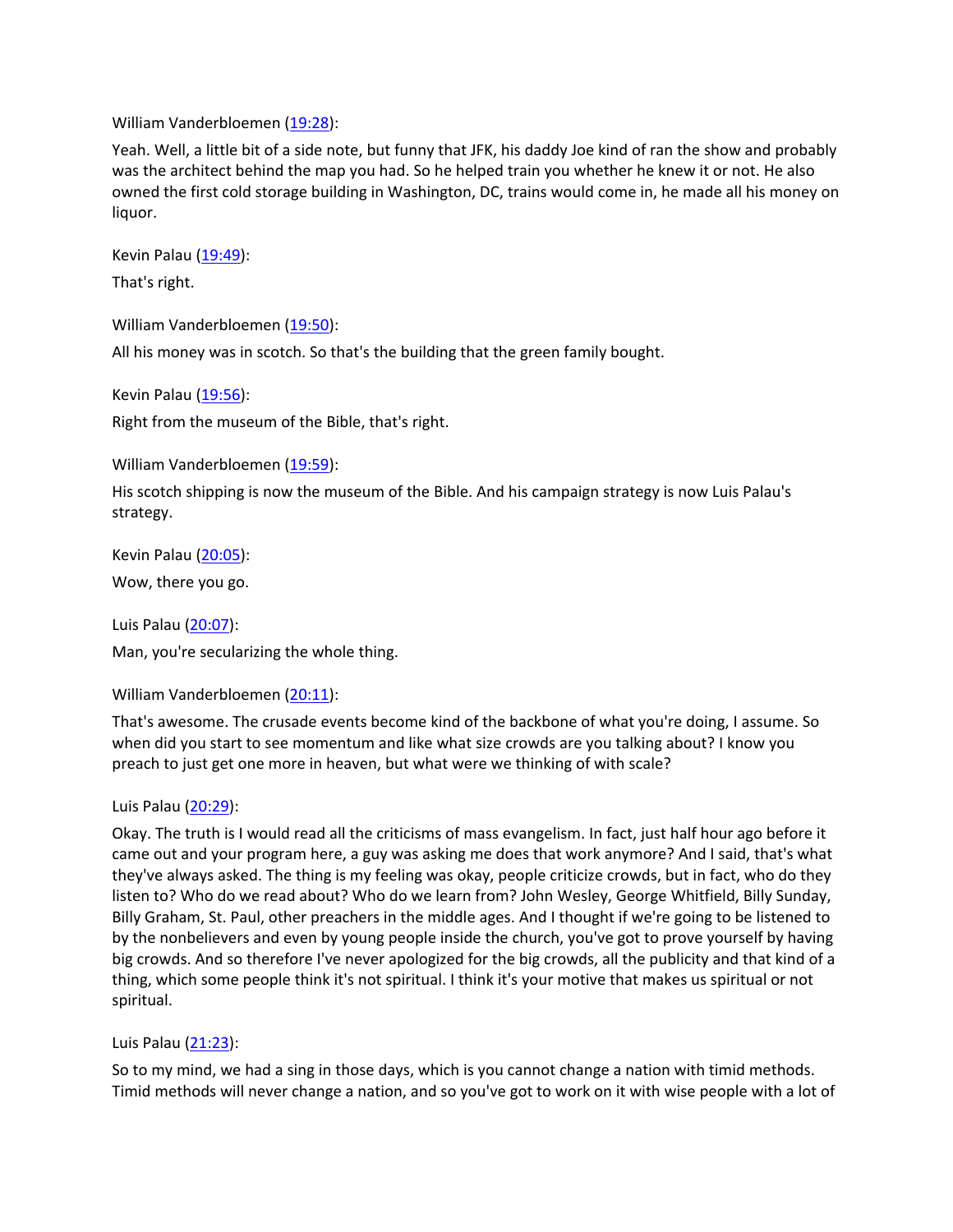dedication. You've got to put a lot of effort into it, but it works. God uses it for his glory. I want to write a book that is called mass evangelism doesn't work. But God works through mass evangelism. I keep threatening when I go to do it one of these days. Yeah.

William Vanderbloemen [\(21:54](https://www.rev.com/transcript-editor/Edit?token=iGE82FkDccUPYeS6jt8H9KGRB4WIxV8MOQuyD_dJ57qK87SyXK55Zzbz3isQC4GXVJoQGqKw3aQcMfusN-YX7rNQfKs&loadFrom=DocumentDeeplink&ts=1314.97)):

Was most of your work, like how did your work break out with geographically? Was it South America mainly?

Kevin Palau [\(22:01\)](https://www.rev.com/transcript-editor/Edit?token=Oct8ZvXKqkm8RIaXZU4njgdNHIrjuPicqFu_WKeQ733zmwK9-7OCGrIUaUURtMvywejA2mQoBQp6AIwChqRIjz3qIz8&loadFrom=DocumentDeeplink&ts=1321.67):

Yeah, started there, but-

## Luis Palau [\(22:04](https://www.rev.com/transcript-editor/Edit?token=25CrpmLRD95P8RVNpwbdL4HWhwEWfnSzbV2umv3QqK2F3q0tLw9dfIQtNjMAdJnn15sgVdsITwFh5mQnBhDGyILjPtw&loadFrom=DocumentDeeplink&ts=1324.04)):

We started in South America, which is all that I knew in Spanish. But then in my heart, I began to dream bigger dreams. And in fact, Ray Stedman, who was a pastor at [inaudible 00:22:15] he always put me down in a nice loving way, like an adoptive father because he would say, you always publicize yourself too much, always talking about numbers. You're going to get cocky, you're going to get arrogant, humble yourself, and all that. And then one day I'm rooming with him in Guatemala to do a pastoral conference and in the middle of the night and the darkness of the room he says to me, well, what are your dreams now? And I said, well, I'd like to do Argentina and maybe South America.

### Luis Palau [\(22:46](https://www.rev.com/transcript-editor/Edit?token=GlEhNL0mGhwoDzCmiIXNZiiHZEwCmgFrIA26U_IC38mCqE9mFOEjyiMNBbTq0PZcqAUJ4AjFQ0rO6psqUj8XjFsUqX4&loadFrom=DocumentDeeplink&ts=1366.33)):

He says, "Is that all." I said, "Well it'd be nice to go to Spain because they speak Spanish over there." And he said, "Is that all?" I said, well, in England, too because they speak English and my parents were from Scotland, and at the end they was saying, I want you to think of the whole world?

## Luis Palau [\(23:05](https://www.rev.com/transcript-editor/Edit?token=dGCMuizzd7C-pbdWBGRhVjb1QiaI4xZ4YAZOvYdI7_h2o8PbKLKk8Qyh4fmCvEv7xFy0eW_vH9AGdSQBeQSRv61TSe4&loadFrom=DocumentDeeplink&ts=1385.36)):

So he was encouraging. He was very encouraging. Even though he kicked me on the pants because he thought I was cocky and I was doing self publicity. At the same time, he realized that we were doing it for the kingdom of God and for the good of people.

William Vanderbloemen [\(23:19](https://www.rev.com/transcript-editor/Edit?token=rtpt8xspSYUPud5mOsyfmSfIGngpDZ09JePrUpxv3QHZeLomSmL0xRTWgdqjpA0zsoe4AP-C-ebYOvUVpg8YFLTVMA8&loadFrom=DocumentDeeplink&ts=1399.41)):

There is a good lesson there. I think everybody I've interviewed that God's used to build something big has someone in their life that expands their thinking and expands their vision the way he did that for you?

## Luis Palau [\(23:31](https://www.rev.com/transcript-editor/Edit?token=xNBLiEYpJ_7KRd4VZy_bsL2p6m-4zI91GBFhCdbSGkAGtQsFSyx2bjAy8Q_capi-v2HJuFsCXyaN__xq-fIf4wvuf4I&loadFrom=DocumentDeeplink&ts=1411.7)):

Yes. Yeah. Mr. Graham also said big cities are like high mountains. It's an old state but that Buddhi used also, but if it rains up on the hills, the water comes down to the valley. You go to the big cities and the water will spill into the smaller towns, go for the big cities. And that one I really paid attention when Mr. Graham said that, that was kind of a bit of a new idea for me. The idea that the big cities are like high mountains.

## William Vanderbloemen [\(23:59](https://www.rev.com/transcript-editor/Edit?token=9JgyrHZ7akvuKDZmsQaYaDGfqtDacYSdoh3yGAYav05ti9XT2SRJwucqMf04qY6oSr_f1MJcb8DzIR7MW8Xh9xjE2YQ&loadFrom=DocumentDeeplink&ts=1439.44)):

And so as the ministry progressed, just because I'm ignorant, what would be like the largest crowd you've preached in front of?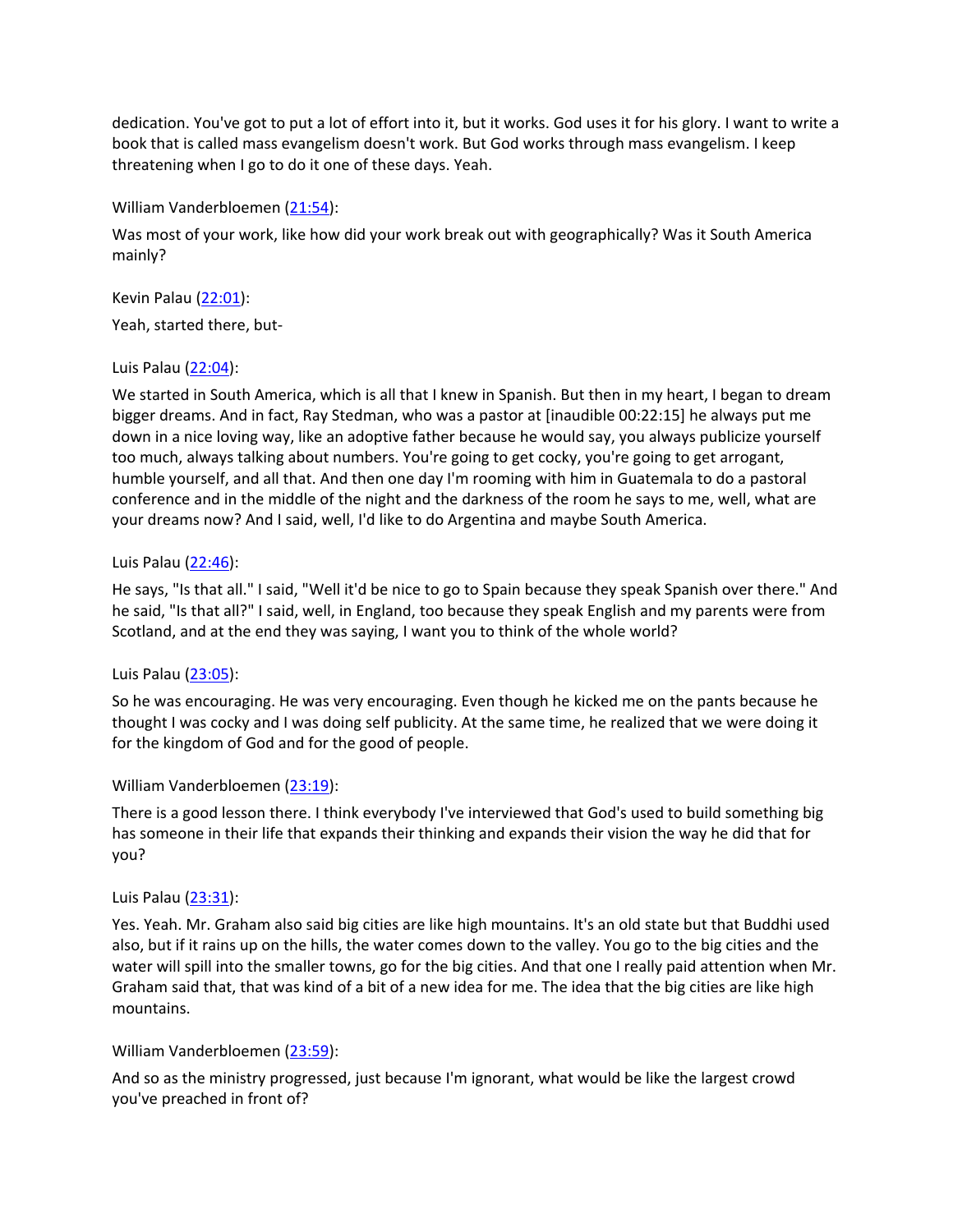### Luis Palau [\(24:09](https://www.rev.com/transcript-editor/Edit?token=rRDTv4fgn4LyauwEsL3UnwbRNi9GLlNwvXiaXn1lilluW5Qz4SkEdupx9tq4nGZJANFEZv96MPlJZdueLsfv1P9f24s&loadFrom=DocumentDeeplink&ts=1449.41)):

Well, there was one, I guess the biggest one was in Bueno Aires, Argentina in 2008. I think in two days we had a million people and it was big and in your own country, that's quite a big deal. In Guatemala, it was hard to estimate, there was a massive field. We estimated 600,000, 700,000 people. You talk about the organizing, we had to bring them in from all over the country of Guatemala into this big military marching field, there was kind of a little risky. There was a revolution in the air and so, but it was amazing. So those are some of the biggest ones. New York was pretty good though.

### William Vanderbloemen [\(24:51](https://www.rev.com/transcript-editor/Edit?token=v_Hm8UEgJqpyJy7Evws-fhCD1MX07DCqO1VG7k9s7o7AKkgSF6ir55yhvfMywRvNNlXGJF7VmevidBOcfqRaBmIVLfA&loadFrom=DocumentDeeplink&ts=1491.16)):

Yeah. New York as far as stadiums, I remember, yes. Singapore that festival packed out the 80,000 seat stadium, and when there was mission to London, we'd go to soccer stadium. So yeah, certainly those were the unusual ones. It wouldn't be unusual in the bigger Latin American ones or African ones with my brother Andrew to see 30,000, 40,000, 50,000 people a day. Whereas in the US the West is a bit more challenging. You'd be thrilled to get 15,000, 20,000 people a day in a US festival. And then Latin America, Africa, a little bit more explosive. What was that like, Kevin, you're growing up, and you talked to the other kids on the school playground. What does your dad do? He's a doctor, mine is an evangelist. What is that like?

### Kevin Palau [\(25:47\)](https://www.rev.com/transcript-editor/Edit?token=9s4wbQH9WW-nu6YpH0khOyBhpWObeJwyPRnLIdjtHVYJdw8BsRUR6ioi1HFSbSV0y-ulBzcO3fzc7aqCoSIIZ4_BQfM&loadFrom=DocumentDeeplink&ts=1547.11):

Yeah, it is. It's a little different. We loved being able to travel and to see, it was a little odd. You'd see your dad's picture on billboards and buses and things like that. But we loved the opportunity to travel and go to stadiums and arenas in Aberdeen Scotland, or Cardiff Wales or Guatemala city, et cetera. And just you kind of grew up in an environment where the church is working together to share the good news. It kind of becomes just part of who you are. We felt blessed rather than it being a pain or people will say you're growing up with parents that traveled a lot, was that hard? We traveled a lot as a family. We felt it was far more of a blessing than a problem.

### William Vanderbloemen [\(26:41](https://www.rev.com/transcript-editor/Edit?token=RnU1LN5IJDIc7m1ybjsv2YzhDgmYYwzsqzRwdfBo7Pp0oOUn6ChQjK64stlxEMdXH9v5PEfKa6nXes91pUCsMqoT2gw&loadFrom=DocumentDeeplink&ts=1601.89)):

I'm curious now. So preacher's kids talk to each other. Missionary kids talk to each other. Do evangelists kids talk to each other.

### Kevin Palau [\(26:48\)](https://www.rev.com/transcript-editor/Edit?token=tQQkb3Z2hJlWfC4FR3swH5vRboJ7vyUzM14jeaGJ6soCi7oHmfEOgzGuOGiP19t6JfpznURwlXMYk7QpavrGKL_TQNI&loadFrom=DocumentDeeplink&ts=1608.38):

To some degree, certainly Franklin Graham and Will Graham, Franklin's son and latent Ford's kids. Yeah. There's a certain amount of talking among yourselves, but thankfully the ones that I ended up talking to are ones that love the Lord and love what they do and aren't so much the cynical types, I guess.

### William Vanderbloemen [\(27:11](https://www.rev.com/transcript-editor/Edit?token=mq1RoML8Ts5E2h8CTQIDY793A95dKCLgia9D9413iqYw1x8ejK1AmQV6cSUnN8pEnWsZu5PPkg9SdyolAtksOMuJsro&loadFrom=DocumentDeeplink&ts=1631.1)):

So. Well, so one of the things that I think is so remarkable about your ministry, Luis and Kevin as well is it looks from the outside, and I'd love for you to tell me whether I'm wrong or if I'm right, tell me how. It looks from the outside, like you guys noticed somewhere in the crusade and evangelism events that things needed to shift.

```
Kevin Palau (27:36):
Yeah.
```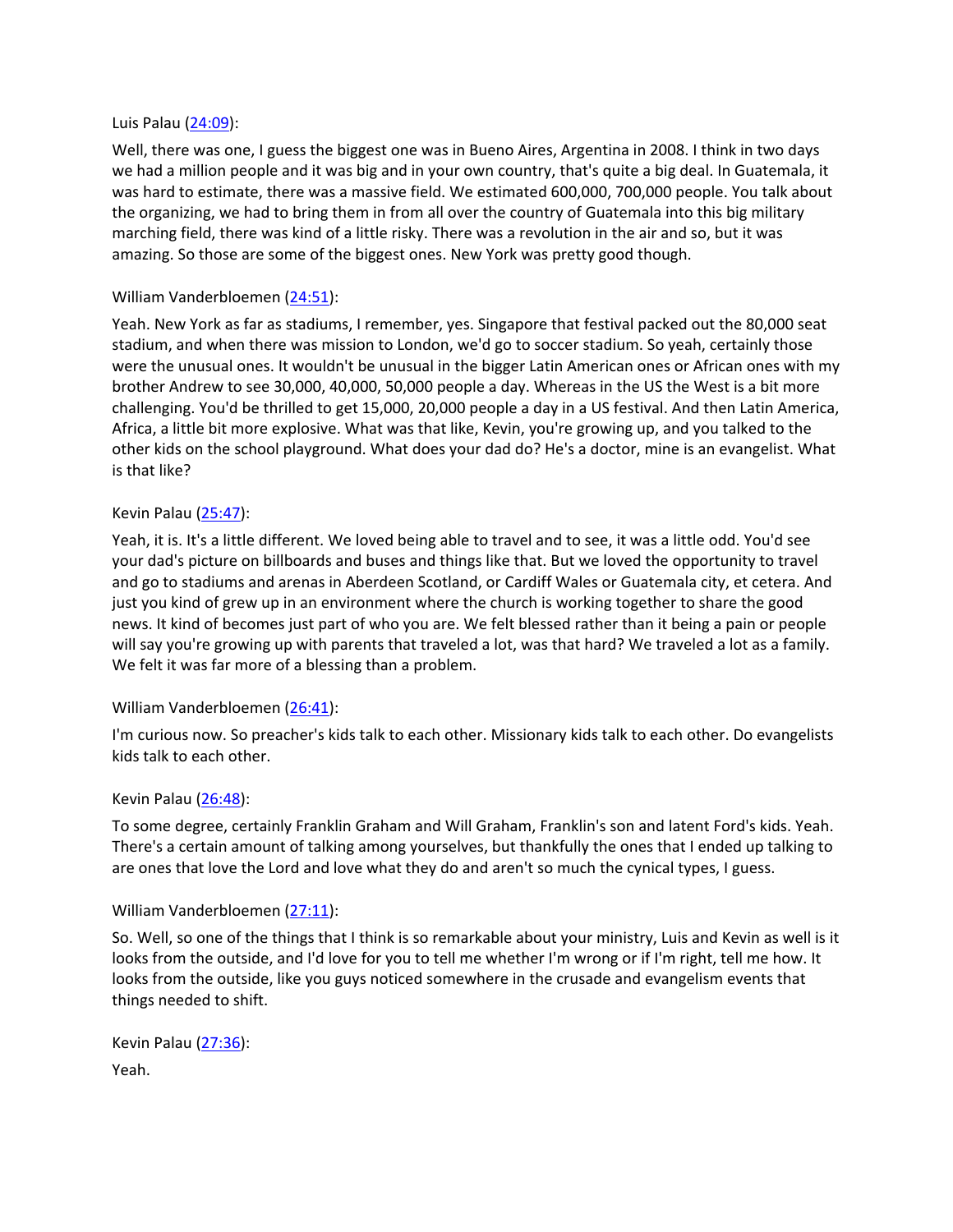### William Vanderbloemen [\(27:39](https://www.rev.com/transcript-editor/Edit?token=_rKRFoSmmz_61tpU253aR97K1kxTH6Ffo56PIIJKqy1hhWJWYh8_ibbN51-2MYz1TUFmh-vgzY0fzcOuQ4qAF3jSxfI&loadFrom=DocumentDeeplink&ts=1659.51)):

It felt like maybe the culture pivoted and so pivoted with. Walk me through that because it's so easy when you start a successful business to say, well, this is what's always worked, so [crosstalk 00:27:49].

### Kevin Palau [\(27:50\)](https://www.rev.com/transcript-editor/Edit?token=5SvdrD86UIp4X9dZ1bZ3beBSfpq8kXWWk_Z7bX-5OqsGB9vJzGakiB2RdMd22-AbD44I0l0gi1-S2kauQi6Mlm1hpTM&loadFrom=DocumentDeeplink&ts=1670.59):

You're right. I think that's a principle that you see. And if you just read business books in general the person that was the biggest manufacturer of Buggy Whip probably realized pretty quickly. Like, wow, we've got to do something differently because this cars are taking over. People aren't driving carriage, so how we mobilize the church has got to keep changing.

### Kevin Palau [\(28:11\)](https://www.rev.com/transcript-editor/Edit?token=EvBDWspDbSOCVAglEf1Ke0RZTFsjsUzpEgcR8jHkM9m-okaV12xNlfpks4mZO4ouGTxYv27ROeS7w9oJnsgsVi3yfbY&loadFrom=DocumentDeeplink&ts=1691.63):

So for us we've talked earlier about Portland, Oregon being kind of almost a random place. Dad and mom found each other at Multnomah School of the Bible. Dad found himself in Portland, not by strategic design, but just because that's where he got sent for this one year Bible school.

### Kevin Palau [\(28:29\)](https://www.rev.com/transcript-editor/Edit?token=FzQpNdO13DJR1abiZ1Dul9qdSbrTN5WbLdra2IhGJ5BlNvGs1EsRXu4pySAxNh2FFA_H991PzBMrFE5vx-yVkVL3y2Q&loadFrom=DocumentDeeplink&ts=1709.19):

But now we feel like it was really strategic that we were planted in a place like Portland, Oregon. That's very radically unchurched because it did force us to think more deeply about how are we going to get unchurched people under the sound of the gospel. Is it going to simply be by renting an arena and having a, what we used to call a crusade. Portland was a place where we went away from the traditional Billy Graham style crusade to an outdoor music festival. That that doesn't seem like that, at the time it felt like a big deal to go from a fixed seat arena to an outdoor festival, but at the time it really fit with the idea of friendship or relational evangelism, like what is actually going to get a believer feeling more comfortable inviting an unchurched person to a place where they can hear the gospel.

## Kevin Palau [\(29:20\)](https://www.rev.com/transcript-editor/Edit?token=bHk7K1VVptrUb_xPmY4HXXlb4qOG2XzGGzjHCwZWNIoJhtT2wfxa5JgFPPnH6QAqADKQAmBNsvnf-iN4L4HT-6kFr58&loadFrom=DocumentDeeplink&ts=1760.67):

It used to be in the 50s you could say, come here Billy Graham. The vast majority of people would at least consider going because they grew up churched generally. Now, the majority of Americans would not necessarily consider themselves churched, certainly in a place like Portland, Oregon. So how do you create an environment that's easier for a believer to bring their friend. A free outdoor music festival come and go as you please, bring your kids, action sports area, corporate sponsors. We just tried a lot of new things that drew a lot more people.

## William Vanderbloemen [\(29:53](https://www.rev.com/transcript-editor/Edit?token=FqvvFAyVL90rTIYL4q5vTvdek5wpcW3fcImmWOp__Bta5dNZmcXPWAn48hpUuRznEiTT_qqQlGQ0O4IFPIbyHKfjUfY&loadFrom=DocumentDeeplink&ts=1793.8)):

Well, so I want to give you guys a little credit. I mean, Billy is amazing. I hope I get to someday visit the part of heaven that he's in. But I do think God used him at a point in time where it wasn't just a generation that grew up in church. It was a generation that grew up in a depression where they didn't know if they'd have money. And then in a war where they didn't know if the world would be good or evil. And with friends dying left and right. So talking about what's going to happen after this life was probably a little bit more received than it was at the time of peace and prosperity. Did you notice that you had to shift the message a little bit, Lewis, with a different backdrop?

## Luis Palau [\(30:36](https://www.rev.com/transcript-editor/Edit?token=_kmg7fcZnd5WGGiOC1MYAJBhXbmTMOuUozTgTOA3KMt8gVAdgKaXcdSlsgV7uC5rMDb27y7Gfmhib084Zhed5wQqeyA&loadFrom=DocumentDeeplink&ts=1836.52)):

The fact is you're right. I always made fun of in Latin America, they're more conservative in those days. And I would announce, for instance come and hear Luis Palau, sex and youth. How to get down to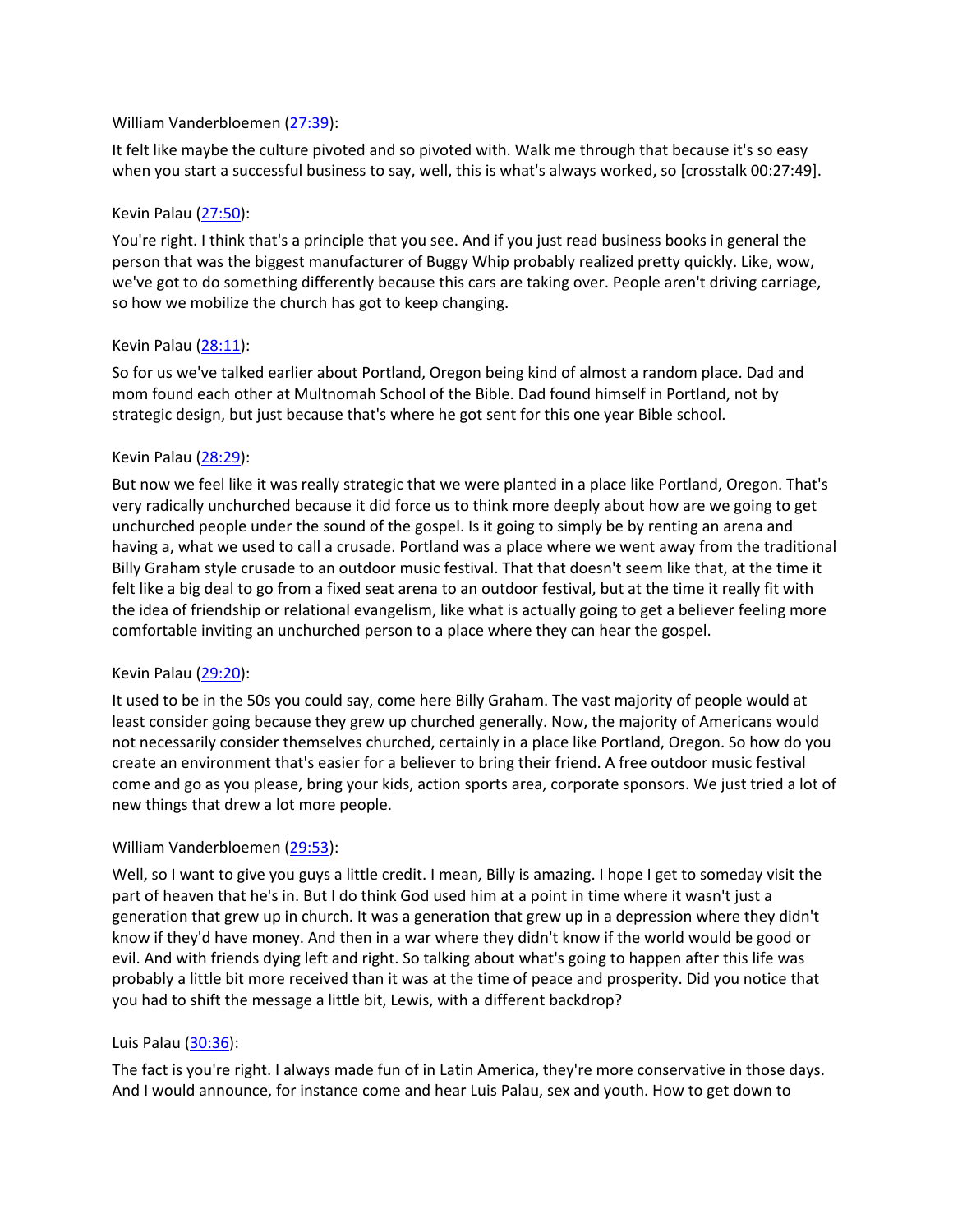choose a mate to get married? How to face corruption in government? And they started calling me the sex evangelist because I publicity said that, and it was considered a bad word to even use the word sex? But we got a lot of attention from it. We got tons of young people who were desperate to hear our stuff. And those days nobody said anything. Not only from the pulpit, not even books, so anything? And so yeah, we changed and put a lot of emphasis, of course, the cross, the blood of Christ, that never changes.

## Luis Palau  $(31:19)$  $(31:19)$ :

But we began to talk about how to live a life of victory over temptation, how to choose a wife well. How to get along with your wife. How to bring up your kids in this situation today. So yeah, we adopted the same old message that never changes, but adapting it to daily life. And there was definitely an emphasis on Christ lives in me. I used to hung my home, that verse in Galatians, if Christ lives in me, Christ lives in me, I would make them repeat it and it caught on. And I think it helped a lot of people and that's why I think we got quite well known because we adopted the same old message of the cross, but with a daily application on how to live a joyful holy life.

## William Vanderbloemen [\(32:02](https://www.rev.com/transcript-editor/Edit?token=Ia6aWUJf_dbg0oD-VZpiQL5PRDdeoW1ifpmSY6VHegNOov9ma_E-SpPQ1uzn9qwHoAgIDT47zBnWMVy4t3lju7rCclM&loadFrom=DocumentDeeplink&ts=1922.9)):

That's good. And so Kevin, when you guys switched to this outdoor music festival, give me a year when that started?

# Kevin Palau [\(32:10\)](https://www.rev.com/transcript-editor/Edit?token=6iAZGm9neJCgx8bMsV-I-gExdwN9WQH7TJIfYG1DFdTL_2ny78bytmT5x04Eg-4yxeTA0kPE2jFz9-KN88CYbmKlWPc&loadFrom=DocumentDeeplink&ts=1930.09):

In 99, so in a sense, ancient history, 20 years ago feels like but at the time it felt revolutionary for probably 10 years it felt, it was kind of setting a new model more and more evangelist basically everyone started using the word festival. Everyone started saying, let's do a music festival because the building block is the same, invitation from local churches. The whole mobilization process, dad talked about. That part didn't change that radically. It just at the end product became, don't let get a babysitter and go to a religious service. Come to an outdoor music festival that in that first festival is sponsored by the Portland Trailblazers and Wells Fargo bank and Pacific Power. And so we thought if those kinds of companies were willing to be linked to it, maybe that would make the invitation a little bit easier.

## Kevin Palau [\(33:01\)](https://www.rev.com/transcript-editor/Edit?token=vEHJK6w-G3iSkmiMxAsaWf2L77R0SL3qzcvyVnYS4es49jjtIRT4YtmfH9YJRvZlGuAf-B0A1-RkLVRa7iGMTdnt28E&loadFrom=DocumentDeeplink&ts=1981.36):

And then of course we began saying if the church could be known equally for loving and serving the community, would that also build a lot of bridges, open doors, build credibility. So those were the various things we began experimenting with. And now that's a big part of what we do is help cities, groups of churches in the city say even if you're not ready and don't want to do a big evangelistic event like a festival, you could still partner together with other churches, build favor with your city leaders. Tell a better story of the impact of the church, serving the community, and use that stronger platform as a way to share the good news.

## William Vanderbloemen [\(33:45](https://www.rev.com/transcript-editor/Edit?token=1c59FB46O0vsQfX2ac2UhxzP4hgGeKjNFJHcpxnQtZ5PQl-8nGSszpY6xgVtPnkIGCdEu-vgd4DaXm-k1SKLJWZo9TY&loadFrom=DocumentDeeplink&ts=2025.44)):

Now, if I go back to '99 in my mind and what's going on in churches then we're on an audio podcast. But if you could see me, I'm adopting currently the Presbyterian worship posture.

Kevin Palau [\(33:57\)](https://www.rev.com/transcript-editor/Edit?token=WlAl7JRjeSSABYhNtxFtOHeHSGdykNJ5lmD_Qgs4eMWAnJht1iqp-MqAhcm96wQqlZa1vBr9SwDUMIvuyPvOQIlHMRc&loadFrom=DocumentDeeplink&ts=2037.05):

Yes, that's right. His arms folded and kind of-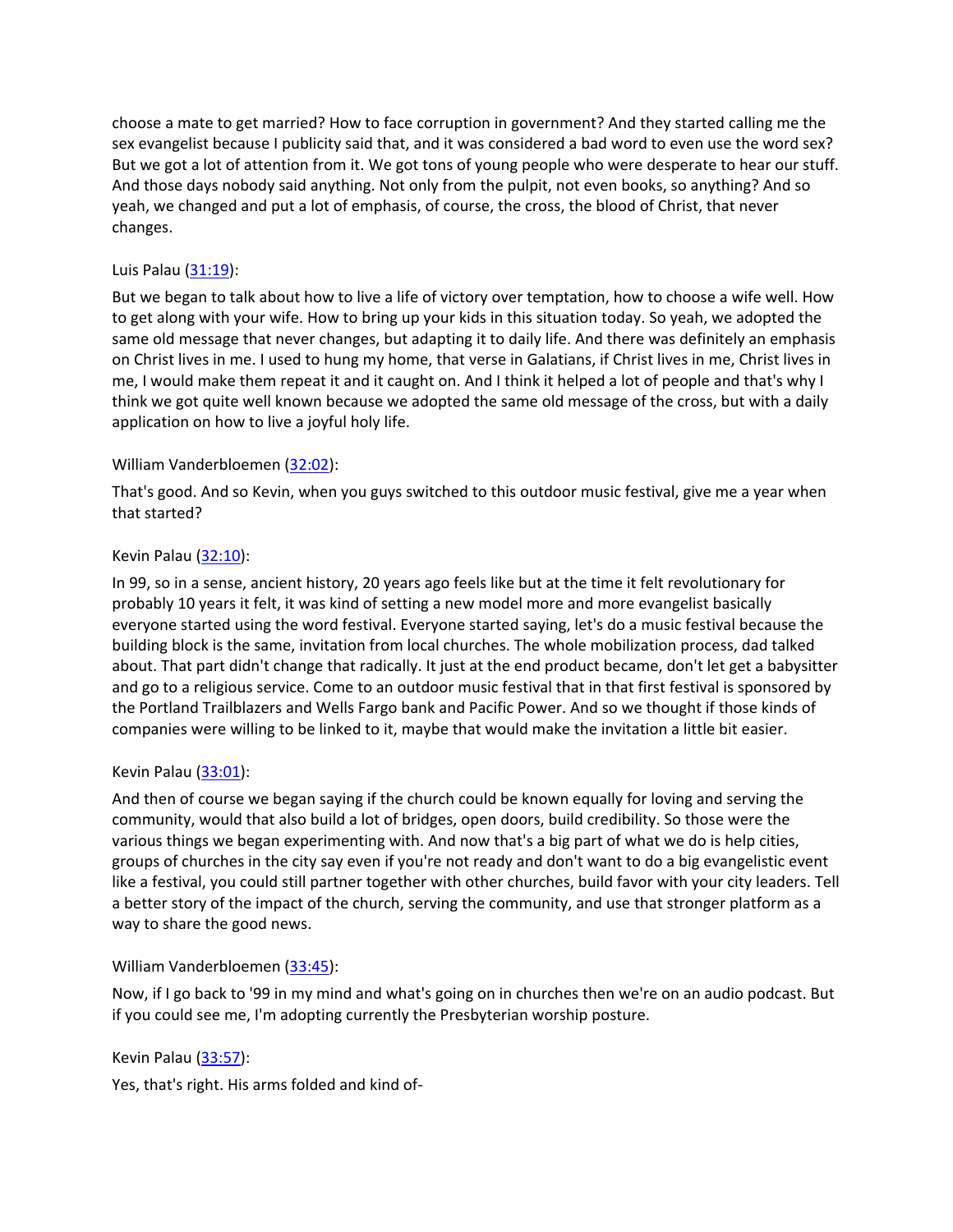William Vanderbloemen [\(33:59](https://www.rev.com/transcript-editor/Edit?token=ANk7I9ggTkWdcb9hWn1bZJ0ncgUwS__Vf4gCkla45lHB5sa2o8w3dC3IBM_RBbtNGNXGAVUiAyF2By9FeH-V2vwP8VI&loadFrom=DocumentDeeplink&ts=2039.28)): Folded. And if you-

Kevin Palau [\(34:00\)](https://www.rev.com/transcript-editor/Edit?token=9m1g461YnL0sqeHHYdQxu-_shB7AnrmGUp5Gy3Nr7L_TpGr-HaDIea0MhT_XCrmjSqnx6ij5UklRtezQJSYGaVTyTsg&loadFrom=DocumentDeeplink&ts=2040.79): Contemplative.

William Vanderbloemen [\(34:02](https://www.rev.com/transcript-editor/Edit?token=5OJwbaWeVrTgn-HRS5FUW-9ePSL3ZfI8O0RbZyeGXofL5WmTjdBUO8Q8XzlMrpNMPjVQutBOcVE3baZ0Ufq76AX4WWI&loadFrom=DocumentDeeplink&ts=2042.07)):

... And if you're a charismatic Presbyterian, you do this.

Kevin Palau [\(34:04\)](https://www.rev.com/transcript-editor/Edit?token=edAosCq7gmr674T6y_lsdzev0TnIRezU8CVwyMohNlJBY6iHO3tXCTbLd2KE9cz9HoRCA1kvlOkIcY7oIewK3D_ADjA&loadFrom=DocumentDeeplink&ts=2044.21):

That's right. The little hand goes up just a bit.

William Vanderbloemen [\(34:08](https://www.rev.com/transcript-editor/Edit?token=VuBHz0GvlpfYiFzhd6WTOaAOkddtPYhcds0nUCTkaL3SCI4Jnxz2ht04-Oa-Uol7FyKJtET6adJ8fZHBRI4R8djEABk&loadFrom=DocumentDeeplink&ts=2048.59)):

In 99 you had worship wars going on in churches, you had contemporaries... So did you have a harder time selling this idea to local churches?

### Kevin Palau [\(34:18\)](https://www.rev.com/transcript-editor/Edit?token=YKR9Xzr-QVIalYX-EmtD5Jg3Smw3xCd4zp84IuMWu0vsA_HCKQyOGqd-iRJodGglr32ckn7FlPYHNXWso8xI0ska4F4&loadFrom=DocumentDeeplink&ts=2058.64):

I think maybe surprisingly we didn't because I think there was such a clear desire and an emphasis on we want to actually do a better job reaching unchurched people and not only gather believers and there's a value to gathering believers. There really is a value to in the city square, so to speak, demonstrate the unity in the body of Christ. There's a certain value to that. Now we would say though that we've kind of sees three values of the large gathering. It's a celebration or we say kind of good news in the city.

## Kevin Palau [\(34:51\)](https://www.rev.com/transcript-editor/Edit?token=zDJ_8UEAGJYzumOxdEibQCIvNKKz9-_eDKAfxPiZOYYorDkSQH-FdqDvCOBQ0GQfA8uuBMR7mesAiUl9E86xVktFdL8&loadFrom=DocumentDeeplink&ts=2091.44):

There's good news that the church can unite and be together across denominational ethnic lines. Jeremiah 29:7 we want to re-earn the right to be heard, so there's good news. We can celebrate the impact that the church has as it serves the community, the hungry, the homes, our public schools, the foster care system, refugee care, and then of course it's a message of good news that's transformative to the individual life.

### Kevin Palau [\(35:13\)](https://www.rev.com/transcript-editor/Edit?token=a_4MeiBOaWKBLHdEqAQVfp1qkQjwOGX8DZ2g8b15PDsWHezPZPxRwHXLDLNCeO_39sa_fRbs9l4IBw_7ycXOc53V7_c&loadFrom=DocumentDeeplink&ts=2113.75):

And so we see all those three things coming together. Back then it was a bit of that worship wars. 10 years later we took this formal shift toward a more holistic ministry because in that season there was a whole age of the missional church. Let's not only be attractional, there's a limit as cultures change and people are less likely to be interested in, oh, we're going to go to that church because it has the greatest worship band.

## Kevin Palau [\(35:39\)](https://www.rev.com/transcript-editor/Edit?token=UmRH_el62UvVX1CRHKWcqRAOjv4KcH7JgtquofAFxnvDuLB00ignGzCQY4HF6qIDD5fmIqjVjV1ahqRmyTe9x8hnIF0&loadFrom=DocumentDeeplink&ts=2139.91):

People in Portland would stay. I'm not interested in going to any church. The whole concept means nothing to me. We realized we had to get more on mission and say, how do we get, rather than being the focus primarily be how do I get people to come to my church to say, how do we unleash this force of the church into the community to work for the common good. So that was a bit of a game changer because it opened up a lot of new doors and a lot of churches, it might not have been as interested in the big evangelistic event. We're very interested in how did you build trust and favor with the LGBTQ community? How did you get the mayor of Portland who was the first openly gay mayor of a top 25 city?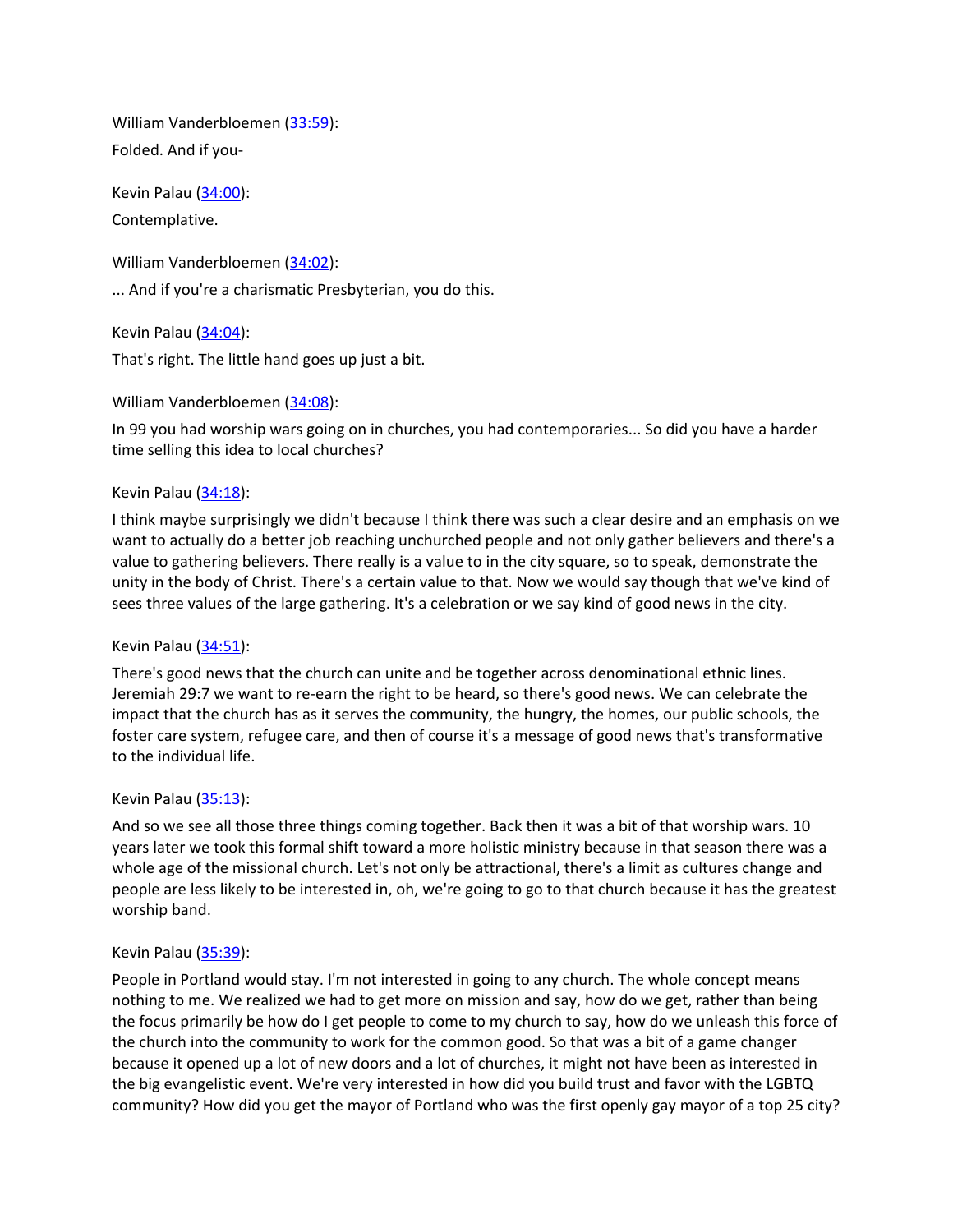Why did he get involved? Why was he there on the stage at the festival thanking the crowd for serving and challenging this movement to continue?

### Kevin Palau [\(36:28\)](https://www.rev.com/transcript-editor/Edit?token=sDcB-bNPsU0iL3Eq5lCTan3H2Do3q2vBm3zRF1uYUrmOqLedqpM-jia-WOjHgFRTHfb0BRfR_Q4R6kBiZ-QWPj5VxFs&loadFrom=DocumentDeeplink&ts=2188.88):

So that was 10 years ago we made that shift toward a more holistic kind of a festival. Again, always though with the goal of we just want to get as many churches around the table and we want to earn favor with people and get believers more confident in sharing their faith and these days it makes a big difference if the church can be seen as actually caring about common good kinds of issues and not primarily be about culture wars.

William Vanderbloemen [\(36:56](https://www.rev.com/transcript-editor/Edit?token=xvLnlzCaRo6zBSJRn7OYT4qLeZ6nNZ5oYG8fspD0Nl9skIYn4MyXSjgULp2LKvRjXeuB5RbPKMHqVP3UQzSIVpU7Zds&loadFrom=DocumentDeeplink&ts=2216.56)):

Huge movement going on right now for this city. I don't even see this hashtag for Austin. I saw for Dubai today.

Kevin Palau [\(37:05\)](https://www.rev.com/transcript-editor/Edit?token=E5tuKOITm9rY5h8Cq4MU2K3iVNaJxFwp5F-H2uulrkKakhQTgF7GVHTHb4cdunETlnoKx3nHGs2HAwusX3Ed1BJRAc4&loadFrom=DocumentDeeplink&ts=2225.69): That's right.

William Vanderbloemen [\(37:07](https://www.rev.com/transcript-editor/Edit?token=FlrzC8mGLLjfBCHbd0dxP6vMgBPMoEXPvTBCzMJDTTIwgqF8As33662l0ieBZLcgBde8YIZqo95w0K8D59NG91FmZJ4&loadFrom=DocumentDeeplink&ts=2227.25)):

A friend of ours started this book, the for book and it's campaigns.

### Kevin Palau [\(37:11\)](https://www.rev.com/transcript-editor/Edit?token=Bsk1BeY0iub6ECcxyDAw8QzjyzvndEmV9PD-bU4U9lOhA7SW2TMfddwu3i_iQKbh31_msnq2P9XvfyhQp441lJzy4IQ&loadFrom=DocumentDeeplink&ts=2231.03):

Everywhere there's this vision of city, kind of a Tim Keller phrase as a city gospel movement. I would define that as a united holistic sustainable effort of the churches.

## Kevin Palau [\(37:22\)](https://www.rev.com/transcript-editor/Edit?token=3atUj9ohtwReCnQMQ77SGHGsrhaNYDxoRnY_nu-jJl2GW_JmXsuuExySwtUjgRtLgVTsXK3s-zc8U80DUdNM8yXFo0Q&loadFrom=DocumentDeeplink&ts=2242.86):

We're tracking more than 600 examples around the world on our citygospelmovements.org website. And we didn't start this, we're just identifying the fact that as culture has shifted really globally, the church is realizing we need each other and we need to be working for the common good as a way to also be very bold and clear in our gospel witness.

### William Vanderbloemen [\(37:46](https://www.rev.com/transcript-editor/Edit?token=ZwMLbsitfcqivBSA7OllLU9ypiZxW2Y9BRr8gwUMb6mmriZqEVGGmHkF-IEfT2TMKN7N9RBcrsK8lRW-PL4svsNZzAk&loadFrom=DocumentDeeplink&ts=2266.03)):

So Kevin and Luis, it'd be really easy for this to be an organization that it's centered around you, Luis. I have a company that's named after me. I kind of regret that from time to time. So it'd be easy to just focus on the here and now. But you guys have by choice and force been thinking forward. Talk to me about that and particularly talk to the people that are starting a church, starting a ministry. Like what are you doing now and why, talk us about future oriented?

### Luis Palau  $(38:18)$  $(38:18)$ :

Yeah. Well, about 50 years ago we began to think I'm getting old. The new generation has new ideas, a new approach to reaching the community, to communicating the good news, to showing the love of God. And so we began to think with a board of directors how do we transfer it. And we've seem like Kevin, our son had the gift of administration and guidance and leadership and so that the Lord had prepared him, not because he was our son, but should be a fact. His heart was in it. He's got the brains, he had the studies, he has the connections through Wheaton College and all the other relationships that have evolved from that.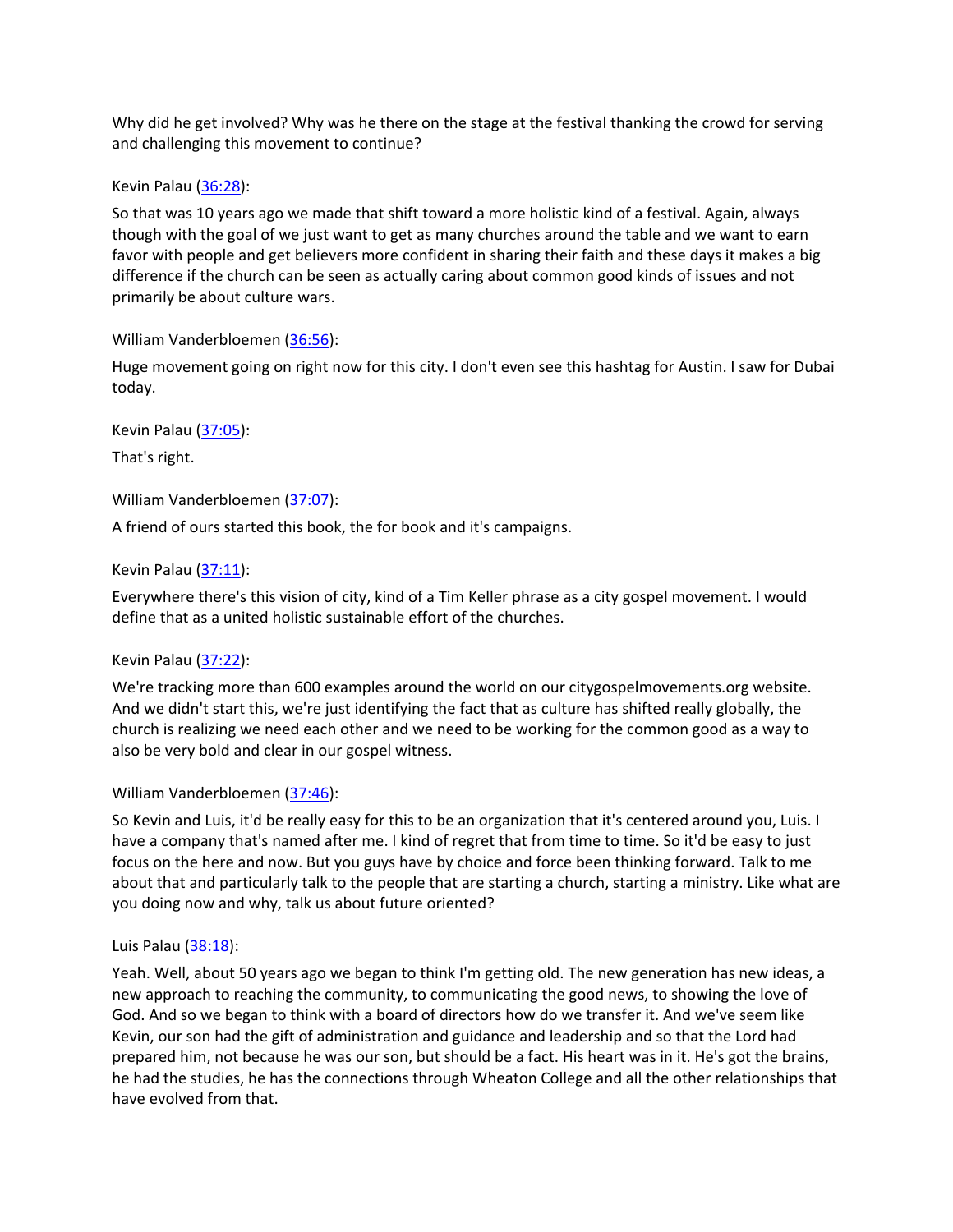### Luis Palau [\(39:01](https://www.rev.com/transcript-editor/Edit?token=KaK78I9DLu9blowqjY9_mWmGj2qSpxi0y0_ke2hsmbXh_jvnP4l3HeI6NeXlU5Al4x721MU3Q5mrnGCDcMP9MWHwANo&loadFrom=DocumentDeeplink&ts=2341.9)):

And so we were beginning to move quite vigorously in that direction. He became president. And then suddenly, not long afterwards, they find out that I've got lung cancer and I felt that the Lord allowed that so that we could once and for all quickly transfer the leadership of the organization, the same basic principles, but the way of guiding it. And it stood out to me amazing.

### Luis Palau [\(39:28](https://www.rev.com/transcript-editor/Edit?token=HVRqp9UqXBFhloWVr2W_pCDW2ZUy25w3oBcwmhb9bTqJlBhK4y7SWo0Er62UyL6beutqBULObMD81gs20bnydDHkiJ0&loadFrom=DocumentDeeplink&ts=2368.47)):

And in many ways, I honestly wanted to get out of the way and let Kevin lead and Andrew be the public speaker and so on. But at the same time, consciously, you keep a foot in the door. That you love it too much. It's your baby, it's your family and so on. But suddenly when the cancer came, it became a very quick cut it. I mean, out of the way, you could be in heaven next Christmas. So get out of the way and let the younger generation dig it and it's turned out to be fantastic. First of all, I'm still here and so that's been good to the privilege of seeing Kevin and Andrew and the rest of the younger leadership leading the way beautifully, opening new doors, using new approaches, new language, adopting to the culture as it is now.

### Luis Palau [\(40:14](https://www.rev.com/transcript-editor/Edit?token=UPW3wUz-YA5kOo6kkFndZacglATmsMCQWcWtKbR8ox2iZqKgIX2P-dJ7nWgsxqWBatrRZXv876NnpftUUBurStCzEwM&loadFrom=DocumentDeeplink&ts=2414.21)):

And you suddenly realize I'm past this, my heart is right, but the language is past it. But essentially you've got to learn to get out of the way and let the new generation take over. And it's turned out to me fabulous honestly.

#### Kevin Palau [\(40:29\)](https://www.rev.com/transcript-editor/Edit?token=NUKE7woAru7sw9m-rKjLesCE_CbHGbaHE4fE0cD82Yu-z-Q5QAytqiqufwcJuiDBjFY83Q7XAjZqo5p0m0lkZzfTzvY&loadFrom=DocumentDeeplink&ts=2429.05):

And to give dad the credit he deserves. I mean, very few founders are as open and leading the way on succession as dad has been. We could all, if we sat here and talk, we could think of a number of other similarly aged organizations that haven't handled transition well. And some of them the shadow of their former selves that don't even exist anymore because they couldn't even manage that first succession.

#### Kevin Palau  $(40:54)$ :

And so we've had to be much more intentional here at the Palau Association to really be eagerly cording and finding wonderful leaders in their 20s and 30s and frankly giving them positions of authority much sooner. We don't want to wait until they're in their 50s. One, why would they hang around if they feel like they have to put in an apprenticeship of 30 years and they want to give their input immediately? I mean, maybe to a fault at times. I mean it's a different generation now.

#### Kevin Palau  $(41:20)$ :

People expect, one, not necessarily to be in the same place for their life. They may expect to bounce. Not bounce, I shouldn't say that in a negative way, but to have a lot of different experiences. So giving people the right people, not every young person is a leader, but giving the younger leaders genuine opportunity to be involved in decision making and help shape things. We've been working on that even as [inaudible 00:41:42] in the early years of taking over. We're trying to be much more intentional about that and even working on issues of culture. But, anyways, back to dad, he's really made it easy and not every founder can do that. Even if they mean well, they don't do it well.

William Vanderbloemen [\(42:01](https://www.rev.com/transcript-editor/Edit?token=MJ-zVLYSCeprq1rnrquzKCUKVQKvXqaORoAaUQUMGaJZATC1BUC_rnXj3v-uZn5RBSSm8E6gkF4cSN7tiMtZkFamepQ&loadFrom=DocumentDeeplink&ts=2521.67)):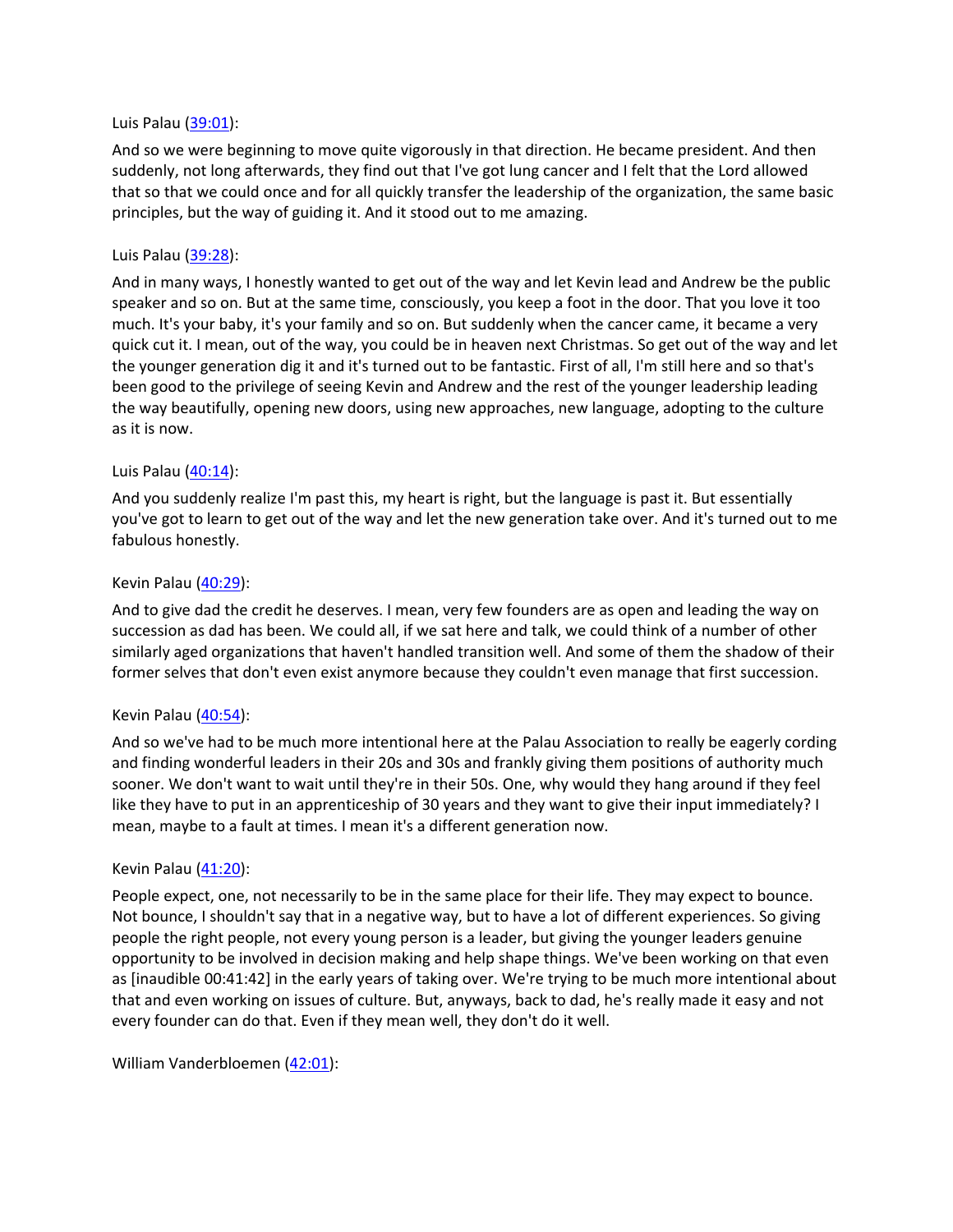We do a ton of work with succession. And the raw fact is the success of the succession rests on the shoulders of the outgoing founder.

Kevin Palau [\(42:13\)](https://www.rev.com/transcript-editor/Edit?token=zMTaleVfTOj5CPMl1Us2EtVIr3vC2U4FMSxY7tf5tEnYFPSnI3ju429SvdUDLTYy7MZjnsCfwjRr7aA1G-BMuysnS7Q&loadFrom=DocumentDeeplink&ts=2533.87):

Yep. That's right.

William Vanderbloemen [\(42:14](https://www.rev.com/transcript-editor/Edit?token=yUCZxoOfRICM3FtJF8a5i5woxM02yuue9Ae4uO7ehny597dgSYKvs18LfueLBb4REwrhDUphNE2THuJfkpKhOvKjSDU&loadFrom=DocumentDeeplink&ts=2534.66)):

It's just the way it is. And I don't know that anybody spends their life building an organization or a church or a ministry and then gets to the final lap and says, now I think I want to blow it up. But it happens so many times did you get it right.

### William Vanderbloemen [\(42:29](https://www.rev.com/transcript-editor/Edit?token=3FfAEyr3UI1B1G1ZvetOmoit4KmhMeP6CnwYUn--f-fPKbbimPbN5KdAU5rN3EYUyInbU9OKbcCWBksLhlDAHQ2ieqo&loadFrom=DocumentDeeplink&ts=2549.78)):

What you've done Luis is rare and I'm excited. We got a chance to get a glimpse of what you're doing in gathering all these young evangelists around the world. And I'd love for you to share just a minute or two about that. That's a pretty exiting.

### Kevin Palau [\(42:42\)](https://www.rev.com/transcript-editor/Edit?token=QdiIxrCYQ04sZVegS5AgW4SF2bCmjW2uy7VsVlp_8kp-TC8llyqvXXg8F16Mn6Cwcya-cSJW__ewgEKzjNI69kjoauk&loadFrom=DocumentDeeplink&ts=2562.11):

Yeah. In fact, yeah we're very grateful William to you and the Vanderbloemen group for helping us find a wonderful young 35 year old PhD from South Africa. And dad mentioned the influence of Billy Graham on him and the what he learned, but it was because his dad was pushy enough and aggressive enough in a good way to go and seek out that relationship and learn. We had a lot of younger evangelists 20 sub plus years ago. They would naturally come and want to kind of hang out and just learn. Finally it dawned on us that rather than having it be random, we could put a little bit of energy and inform a little five, six person team that exists only to serve others with the gift of evangelism. So we now have something called our next generation Alliance with about 800 younger, mostly North American evangelists.

### Kevin Palau  $(43:36)$ :

That's been going for almost 20 years now. But just in this last year, and again, Vanderbloemen group helped us find this person. We're now looking to launch a similar kind of a movement of evangelists in every country possible. Our cope would be in the next 10 years to have 150 countries of the world. They would have their own Paraguayan or Bolivian or Estonian or Burmese, network of evangelists where those with the gift not only are they not in competition, they genuinely have each other's backs. They're learning from each other. We want to take everything we've learned in our 50 plus years of ministry and just make it absolutely available. Plus we need the fresh ideas and creativity of younger evangelists that God is raising up. We don't give someone the gift of the evangelists. We just try to identify those that have it and try to come alongside and make life a little bit easier for them. So that's an exciting part of what we hope to do in the future.

William Vanderbloemen [\(44:30](https://www.rev.com/transcript-editor/Edit?token=Lra0aE_XLHuAqshh0qSiKaFTbn5Z1RxOBmHiyqCloufVkv2iaKG3qjkRtmS0S4nCHhDV8dds8-DPd-8FW1yFn9Cs_9c&loadFrom=DocumentDeeplink&ts=2670.99)):

That's great. I think it's more than a mirror image of Dr. Graham's gift to you all on the front.

Luis Palau [\(44:38](https://www.rev.com/transcript-editor/Edit?token=VIcqEyM5bawvth7yVb8V6oHN4nR0kkEkmkLHD4C9cPw8Tvsr-4ot3Qsa5zIgZtgoPh12IBo8CQXJ5TN8hp4yEqJzNcE&loadFrom=DocumentDeeplink&ts=2678.21)): Yeah.

Kevin Palau [\(44:38\)](https://www.rev.com/transcript-editor/Edit?token=em1kqjEISMAMdporFsEErz5t9FHQrMeuhGL-aNrupMcZSpG85Mwxfeqyr5qEnUcOArqmRXKnWrkrR7Me8kJ-mbVS5TA&loadFrom=DocumentDeeplink&ts=2678.47):